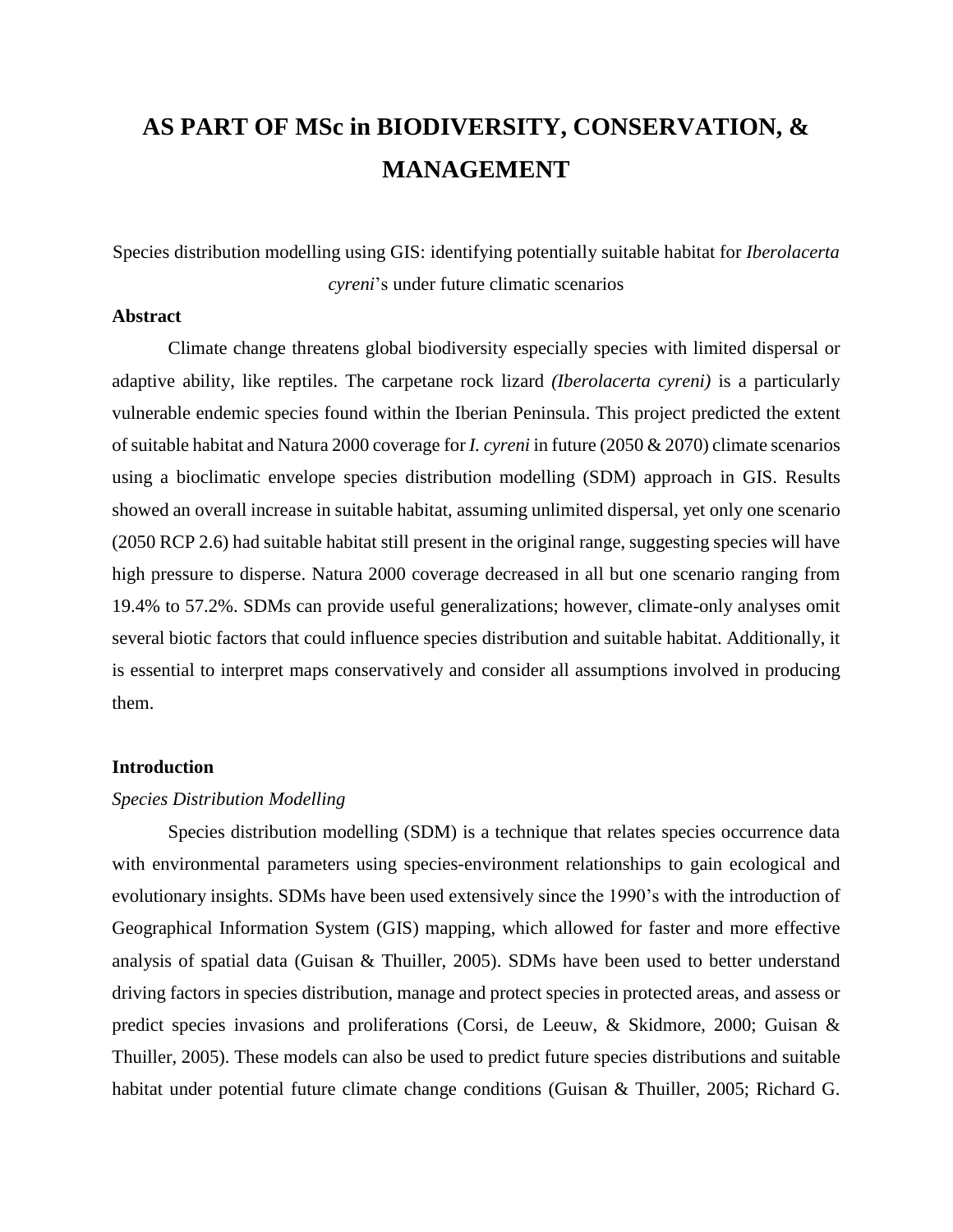Pearson & Dawson, 2003). However, SDMs function under several assumptions that should be considered including an equilibrium between species and their environments, and that environmental factors can be accurately sampled and projected into the future (Elith & Leathwick, 2009). Regardless, climate SDMs can provide useful initial approximations, within limits, of how species may react to climate change (Richard G. Pearson & Dawson, 2003). The resulting information can be used to better manage protected area systems, such as Natura 2000, or to inform efforts to prevent extinctions (Kati et al., 2014).

## *Natura 2000*

Natura 2000 (N2k) is a transnational network of protected areas founded by the European Union (EU) that closely aligns with the goals of the Convention of Biological Diversity (CBD) (Kati et al., 2014). It is the largest network of protected areas in the world and covers about 17.9% of EU land territory (Kati et al., 2014). The network contains about 27,000 sites financed through EU initiatives (Kukkala et al., 2016). According to Kukkala et al. (2014), all vertebrate species' distributions identified in EU nature legislation are covered at least partly by N2k. Additionally, the N2k system has a strong EU legal framework and have strict policies for delisting a site, suggesting N2k sites are likely to remain stable and persist into the future (European Commission, 2017; Hlad, Miklič, & Ogorelec, 2004). Although these sites are extensive, many sites are predicted to lose climate suitability (Araújo et al., 2011). For these reasons, the N2k protected areas system is an interesting group of sites to investigate how well future predictions of suitable habitat might be protected.

# *Carpetane Rock Lizard (Iberolacerta cyreni)*

Nearly 40% of reptile in Europe are classified as Threatened (19.4%), Critically Endangered (4.3%), Endangered (7.9%), or Vulnerable (7.1%) (Cox & Temple, 2009). Reptiles are considered the most vulnerable taxonomic group to climate change (Carey & Alexander, 2003; Gibbons et al., 2000; Wake, 2007). Although habitat loss and fragmentation are the leading causes for European reptile decline, climate change may have negative synergistic effects (Cox & Temple, 2009). Climate is thought to be a leading factor for reptile species distribution; major changes in past reptile species distribution were caused by shifts in climatic conditions, though limited by geographic barriers and life-history traits (Le Galliard et al., 2012). This is most likely due to the limitation thermoregulation places on their physiology and behavior (Aguado & Braña, 2014).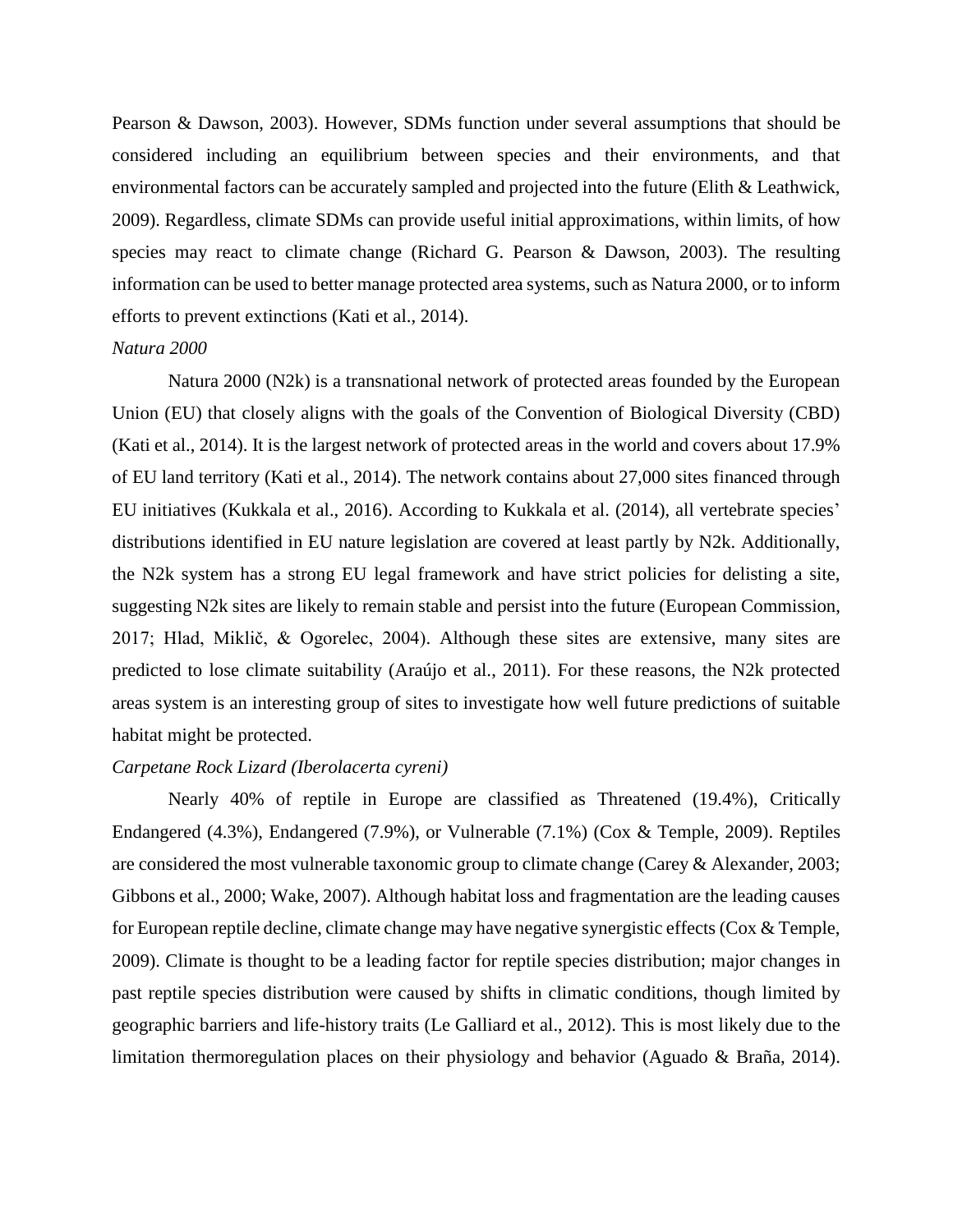Temperature and precipitation, in particular, are thought to be important for reptile performance and survival (Guisan & Hofer, 2003; Le Galliard et al., 2012).

The carpetane rock lizard is an IUCN endangered, endemic reptile with a small range in the central mountains of Spain (Figure 1) (Pérez-Mellado, Cheylan, & Martínez-Solano, 2009). It is found in the Sierra de Bejar, Sierra de Gredos, La Serrota, and Sierra del Guadarrama occurring in rocky, damp habitat at altitudes between 1,300 and 2,500 meters (Aguado & Braña, 2014; Pérez-Mellado et al., 2009). These are protected, at least partly, by the N2k sites Sierra de Gredos (Habitats Directive ES4110002) and Sierra de Gredos y Valle del Jerte (Habitats Directive ES4320038). *I. cyreni* is mainly threated by habitat loss and fragmentation from the creation of ski resorts and roads as well as climate change (IUCN, 2017; Pérez-Mellado et al., 2009). These rock lizards are especially vulnerable to climate change because they: (1) live in the mountains and thus cannot migrate to higher or colder places, (2) are cold-adapted ectotherms which means they have narrow optimal temperatures, (3) live in the Iberian mountains which are predicted to experience higher temperature changes and risks of drought (Carvalho, Brito, Crespo, & Possingham, 2010; Ortega, Mencía, & Pérez-Mellado, 2016). Although adapted to the cold montane environment, *I. cyreni* may not have the behavioral plasticity or evolutionary mechanisms to buffer the effects of climate change (Aguado & Braña, 2014; Klaus Henle et al., 2008). Because *I. cyreni* is vulnerable to climate change and is currently within coverage of N2k sites, it is a good model to give insight into how lizards will respond to respond to climate change and whether N2k sites could effectively protect their habitat.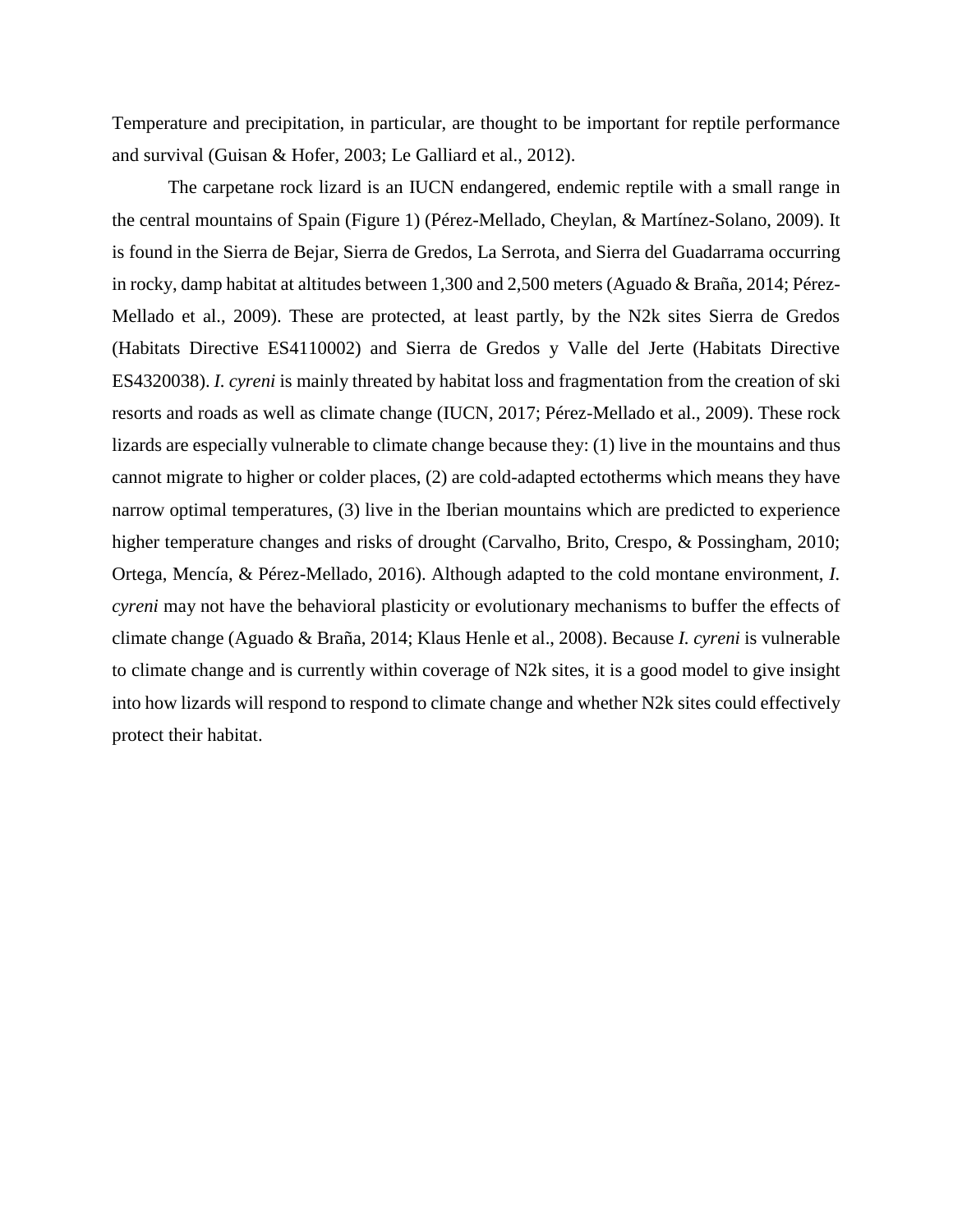

# *Project Objectives*

This project aims to: (1) identify potentially suitable habitat for *I. cyreni* under different climatic scenarios using SDM in GIS, and (2) quantify how effectively N2k could protect *I. cyreni*'s habitat. The first was achieved using a bioclimatic envelope approach where current preferred climate variables were analyzed and then projected into future climatic models. The second objective was analyzed using area of overlap between predicted suitable habitat in different climate scenarios and the N2k protected area network. This study models potentially suitable habitat, not species distribution and should not be interpreted as such. Although climate SDMs have been used extensively to predict future species distributions, no study has modelled future suitable habitat and N2k coverage of it for *I. cyreni* to my knowledge.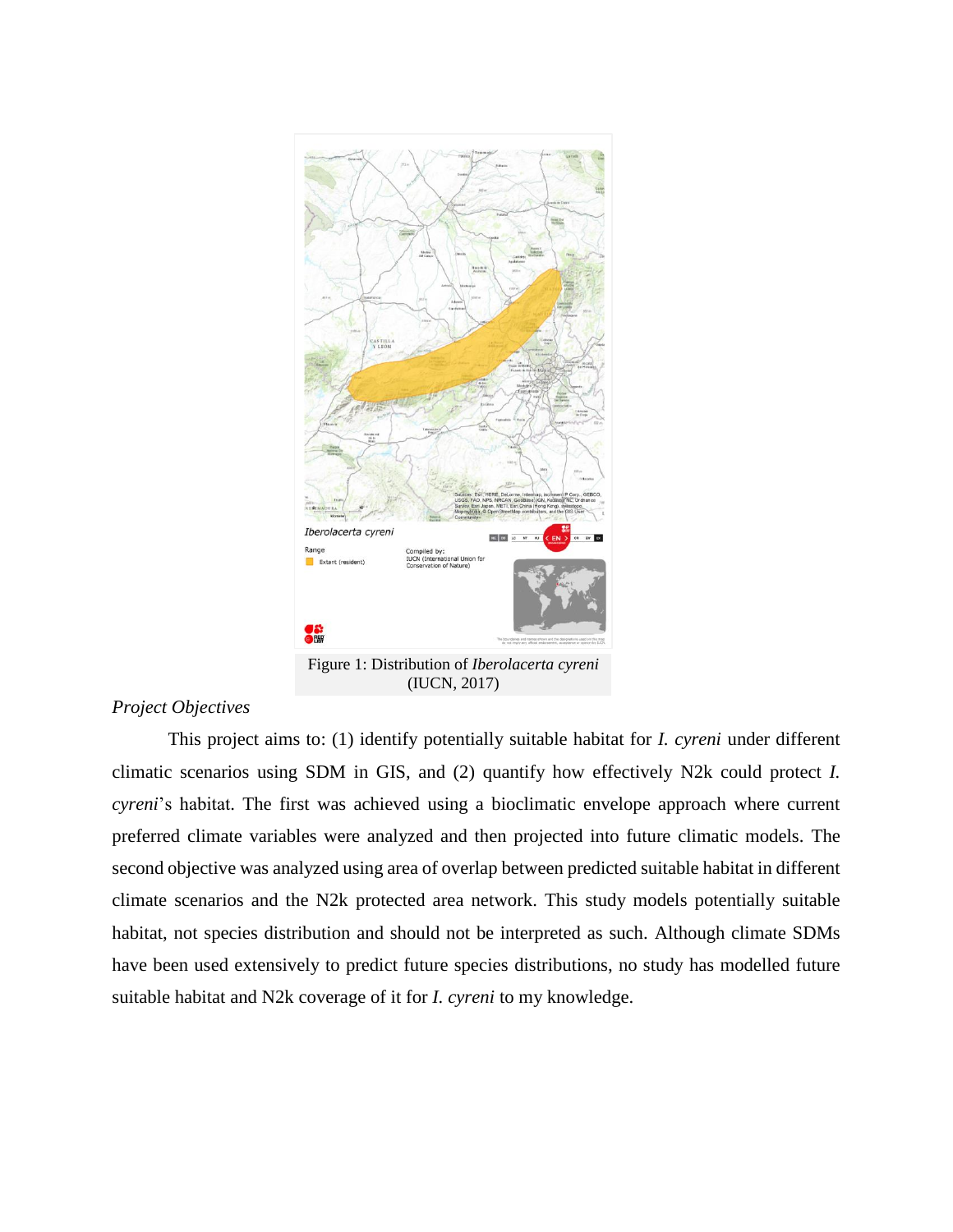## **Methods**

GIS data on current species distribution, climate scenarios (present and future), and N2k sites were collected from the listed sites (Table 1). The future climatic data was divided into two years, 2050 and 2070. Within each year, two scenarios were chosen: RCP 2.6 and 8.5. These were chosen to represent "best case" and "worst case" scenarios of future bioclimatic conditions (Table 2) (Meinshausen et al., 2011). RCP 2.6 assumes that  $CO<sub>2</sub>$  emissions peak between 2010-20, meaning global mitigation techniques occur and are effective, while the RCP 8.5 scenario assumes no mitigation targets and  $CO<sub>2</sub>$  emissions continue to increase steadily (Riahi et al., 2011). Data for N2k included SCI (Sites of Community Importance), SPA (Special Protection Areas), and SAC (Special Areas of Conservation). SACs and SCI are both part of the Habitats Directive and overlap. One set of these variables was deleted using the select feature in the attribute table to avoid duplicates. All files were projected into WGS Mercator using geoprocessing and data tools.

| <b>GIS Data</b>                               | Source                              | <b>File Type</b> | <b>Description</b>                                                                                                            |
|-----------------------------------------------|-------------------------------------|------------------|-------------------------------------------------------------------------------------------------------------------------------|
| <b>Current Species</b><br><b>Distribution</b> | <b>IUCN Red List</b>                | Polygon          | Known range of species                                                                                                        |
| <b>Current Bioclimatic</b><br>Data            | WorldClim<br>Version 1.4            | Raster           | Averages of climate data from<br>1960-2000 (10 minutes resolution)                                                            |
|                                               |                                     |                  | Each bioclimatic* data in separate file                                                                                       |
| <b>Future Bioclimatic</b><br>Data             | <b>WorldClim</b><br>Version 1.4     | Raster           | Scenarios for 2050 and 2070<br>(10 minute resolution)                                                                         |
|                                               |                                     |                  | Each bioclimatic* data in separate file                                                                                       |
|                                               |                                     |                  | Each with two different scenarios based<br>on when carbon emissions peak                                                      |
|                                               |                                     |                  | 2050<br><b>RCP** 2.6</b><br><b>RCP 8.5</b>                                                                                    |
|                                               |                                     |                  | 2070<br><b>RCP 2.6</b><br><b>RCP 8.5</b>                                                                                      |
|                                               |                                     |                  | See Table 2 for details on 2.6 and 8.5                                                                                        |
| Natura 2000<br><b>Protected Areas</b>         | European<br>Environmental<br>Agency | Polygon          | Submitted by Member States and<br>validated by European Environment<br>Agency. Natura 2000 sites for Austria<br>are left out. |

| Table 1. Description and sources of GIS data used in project |  |
|--------------------------------------------------------------|--|
|--------------------------------------------------------------|--|

\*Bioclimatic data used: Bioclimatic data used: Minimum temperature, maximum temperature, annual temperature, minimum precipitation.

\*\* RCP (Representative Concentration Pathway)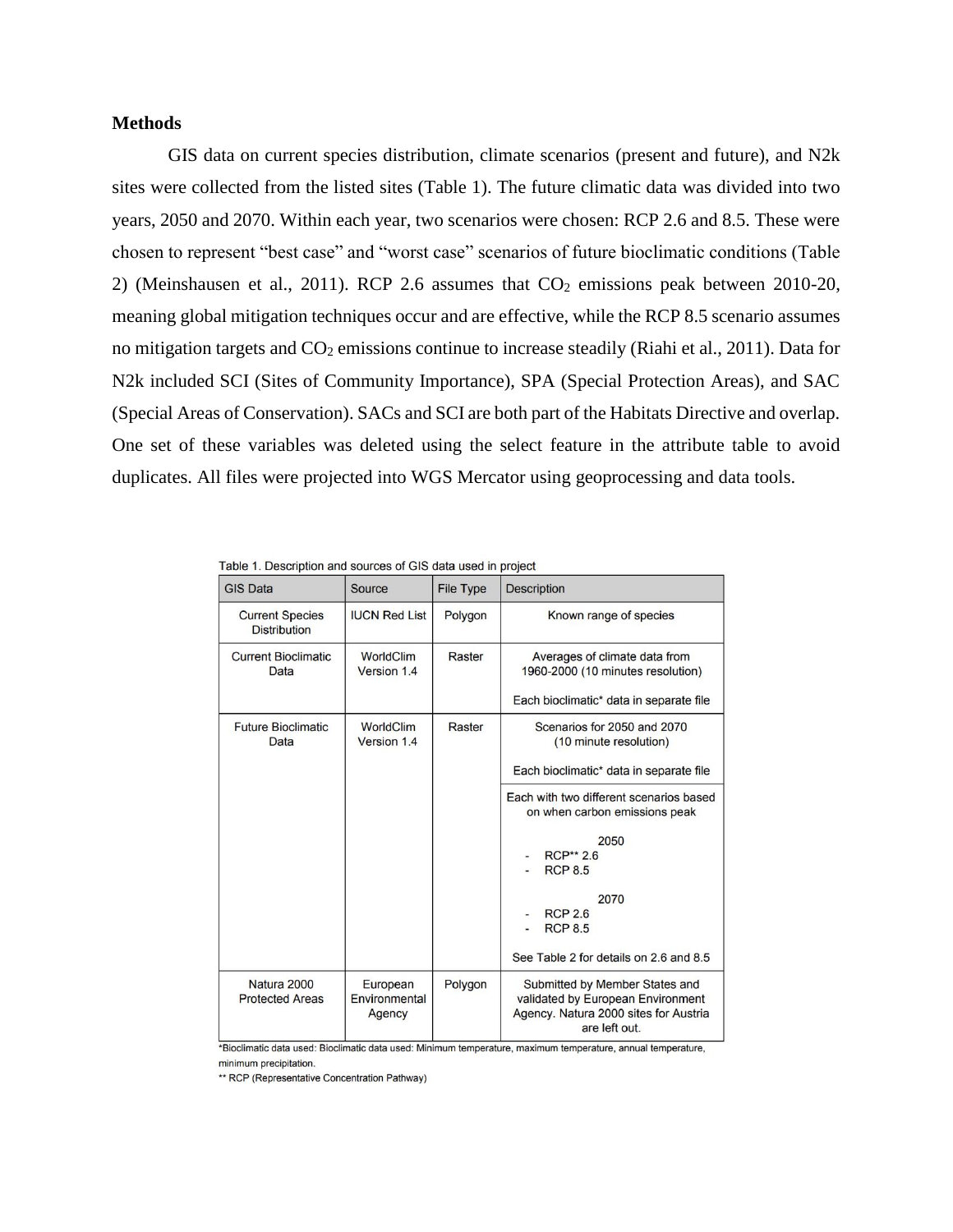| Table 2. Description of future bioclimatic data scenarios based on Meinshausen et al. 2011. |                                                                                                        |  |
|---------------------------------------------------------------------------------------------|--------------------------------------------------------------------------------------------------------|--|
| Scenario                                                                                    | <b>Description</b>                                                                                     |  |
| 2.6                                                                                         | Assumes global CO2 emission peak between 2010-20 and then decline (best<br>case scenario).             |  |
| 8.5                                                                                         | Assume global CO2 emissions continue to increase throughout the 21st century<br>(worst case scenario). |  |

The first step in developing a climate SDM is to create a bioclimatic envelope by determining the species preferred range of environmental variables within the current distribution (Figure 2, Part 1). Because *I. cyreni* is not well studied, climatic factors were chosen based on parameters important more widely to reptiles and the lizard family: temperature and precipitation (Le Galliard et al., 2012). The specific temperature and precipitation bioclimatic parameters used in this project (Table 3) were chosen because previous SDM studies on reptiles used similar parameters (Carvalho et al., 2010; Guisan & Hofer, 2003; Iverson, Prasad, Matthews, & Peters, 2008; Kearney & Porter, 2004; Raxworthy et al., 2003). Next, the preferred ranges of each parameter were recorded using the "Clip" and "Statistics" feature on the current climatic data within the original species distribution (Figure 2, Part 1; Table 3).

Raster Calculator was used on each individual parameter in future scenarios (2050 & 2070 each with RCP's 2.6 & 8.5) and combined to identify all locations within the range of the species' preferred climatic conditions from Table 3 (Figure 2, Part 1). Maps were created for each scenario. Only Europe habitat area was considered because it is unlikely that *I. cyreni* could disperse farther (Gibbon et al., 2000; Opermanis et al., 2012). An analysis of possibly suitable habitat for current climate data was also calculated and mapped. This was done in order to get a better understanding of how current species distribution compares to potential habitat using the bioclimatic data technique. In addition, the overlap between the two scenarios within both 2050 and 2070 was mapped. The area of overlap was calculated using the geoprocessing tool "Intersect" and then "Calculate Geometry" in the attribute table. The overlap between Natura 2000 and the predicted suitable habitats in each scenario for *I. cyreni* was isolated by using the "Clip" tool for each climate scenario (Figure 2, Part 2). The area of overlap was then calculated using "Calculate Geometry" in the attribute table.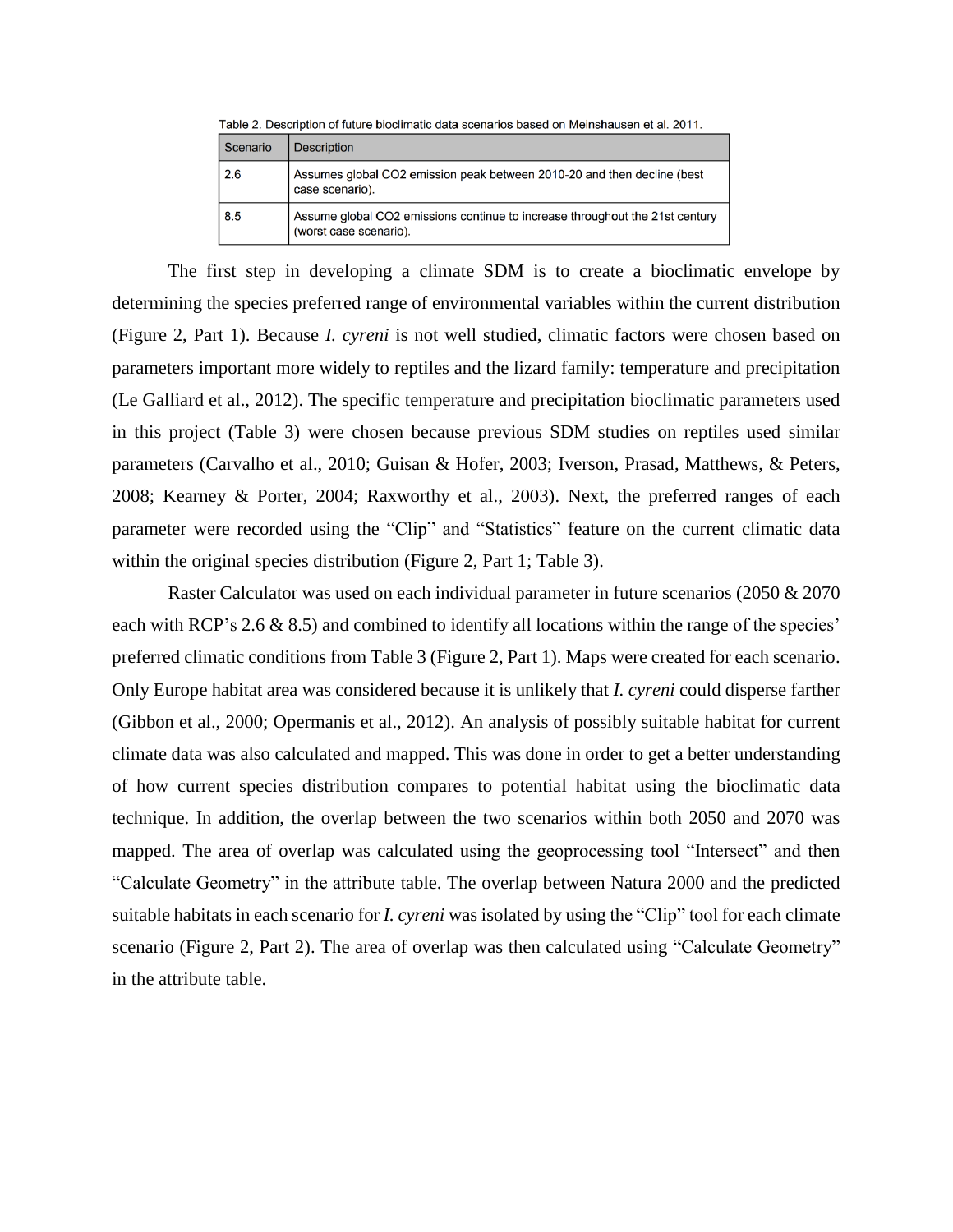| <b>Bioclimatic parameters</b>    | <b>Max</b>      | Min               |
|----------------------------------|-----------------|-------------------|
| <b>Annual Mean Temperature</b>   | 13.33 °C        | 8.04 °C           |
| Max Temperature of Warmest Month | 27.91 °C        | 21.34 °C          |
| Min Temperature of Coldest Month | $-1.39$ °C      | -4.88 $\degree$ C |
| <b>Annual Mean Precipitation</b> | 989 mm          | 351 mm            |
| Precipitation of Driest Month    | $23 \text{ mm}$ | $12 \text{ mm}$   |

Table 3: Bioclimatic parameters used to create the bioclimatic envelope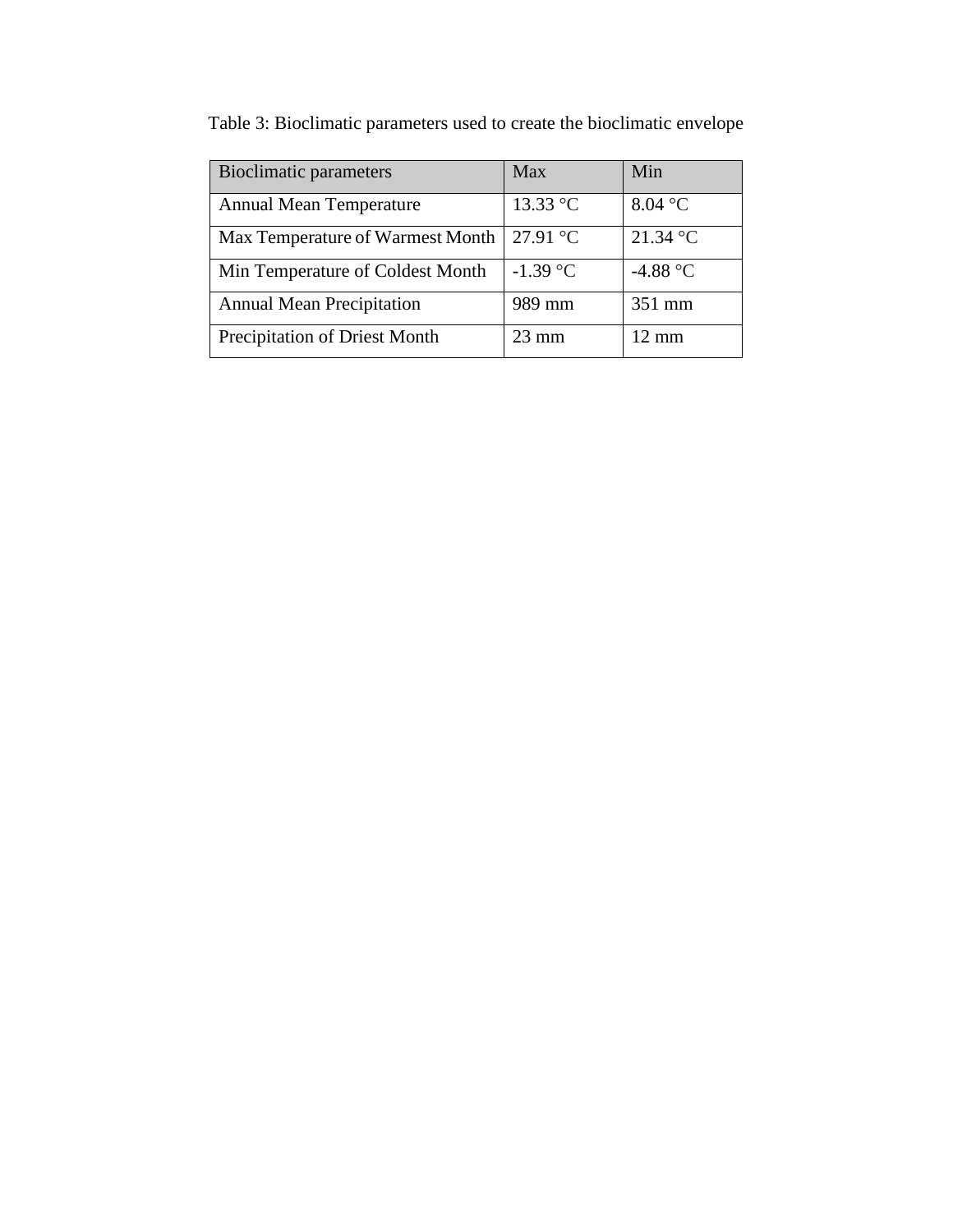

### Part 1: Determining future species distribution

Part 2: Determining overlap of species distributions with Natura 2000 protected areas



Figure 2: Workflow and tools used in GIS to complete the project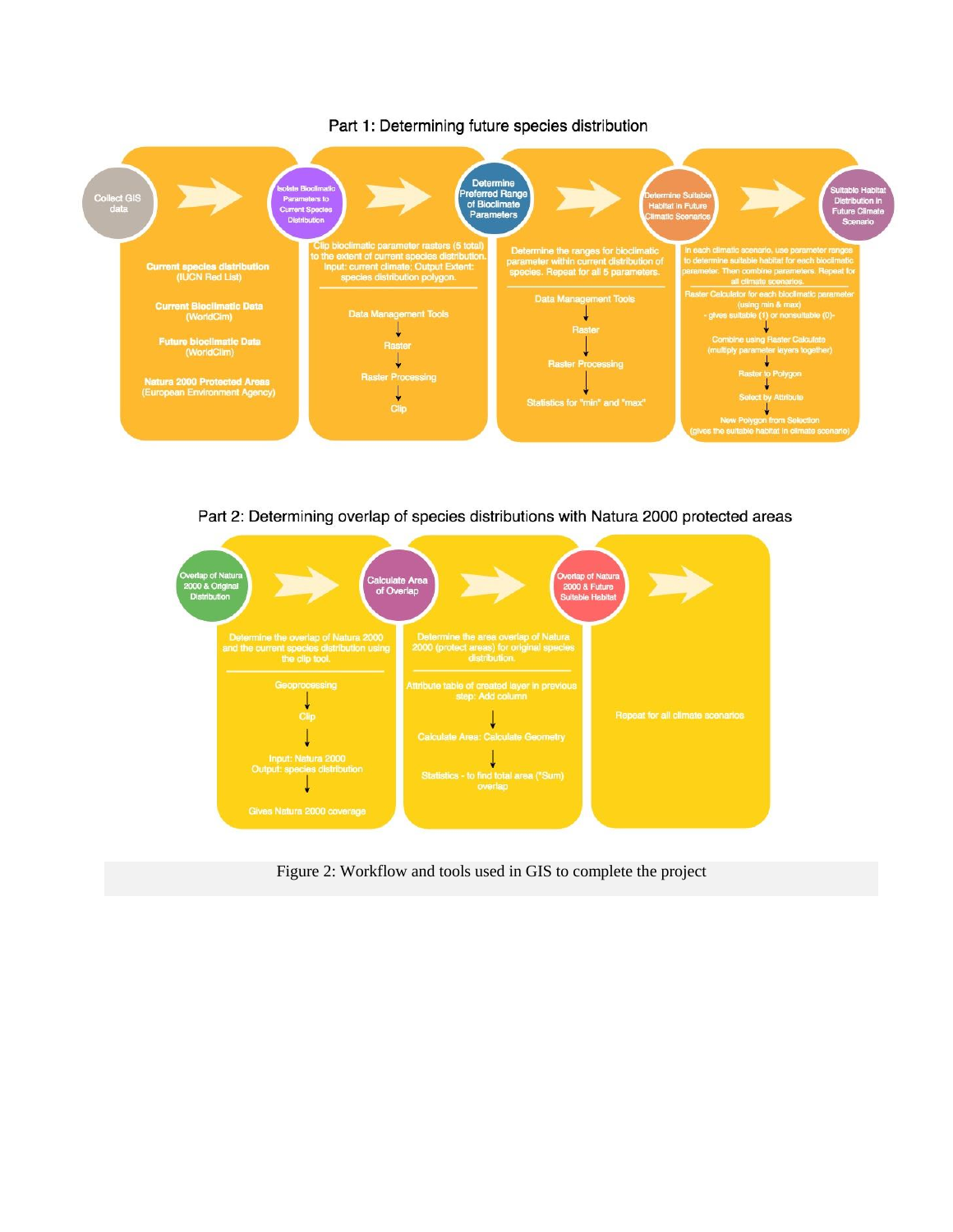## **Results**

*I. cyreni*'s current distribution covered an area of about 11,425 km<sup>2</sup>. Using the species preferred environmental parameter ranges, maps of the predicted suitable habitat were generated for each climatic scenario (Figures 3, 4, 6, 7). Additionally, analysis using the same environmental parameter ranges was used to determine potential suitable habitat under current climate data (Figure 9). The areas calculated using spatial analysis for each scenario and current suitable habitat are listed in Table 4. Overall, the area of predicted suitable habitat increased compared to both current species distribution and predicted current suitable habitat for all scenarios. Scenario 2050 RCP 2.6 is the only future climatic scenario in which there was still any suitable habitat within *I. cyreni*'s current range. Between the two 2050 emission scenarios, the RCP 8.5 scenario had a more restricted potential habitat than RCP 2.6 with a difference of  $504,117 \text{ km}^2$  (Figure 5). However, there was an overlap of  $235,430 \text{ km}^2$  between the two scenarios. Similarly, the  $2070 \text{ RCP } 2.6$ scenario predicted habitat was  $99,590 \text{ km}^2$  greater than that of the 2070 RCP 8.5 scenario though the difference was less than the difference between scenarios in 2050. The overlap between 2070 RCP's 2.6 and 8.5 was  $201,278 \text{ km}^2$  (Figure 8). The area covered by the  $2050$  RCP 2.6 was 397,320 km<sup>2</sup> greater than the 2070 RCP 2.6 scenario; however, the difference between 2050 and 2070 RCP 8.5 scenarios was much smaller  $(7,207 \text{ km}^2)$  with the 2070 scenario having a slightly larger area coverage. Additionally, the locations of suitable habitat predicted in both 2050 and 2070 RCP 8.5 scenarios had an overlap of  $420,782 \text{ km}^2$  (Figure 10). That is 80.3% of the 2050 RCP 8.5 scenario and 79.2% of the 2070 RCP 8.5 scenario.

Table 4: Area coverage of predicted species suitable habitat in current and future climate

| scenarios |  |
|-----------|--|

|                                      |                | Area (in $km^2$ ) |
|--------------------------------------|----------------|-------------------|
| Potential suitable habitat (current) |                | 236,900 $km^2$    |
| 2050                                 |                |                   |
|                                      | <b>RCP 2.6</b> | 1,027,974         |
|                                      | <b>RCP 8.5</b> | 523,857           |
| 2070                                 |                |                   |
|                                      | <b>RCP 2.6</b> | 630,654           |
|                                      | <b>RCP 8.5</b> | 531,064           |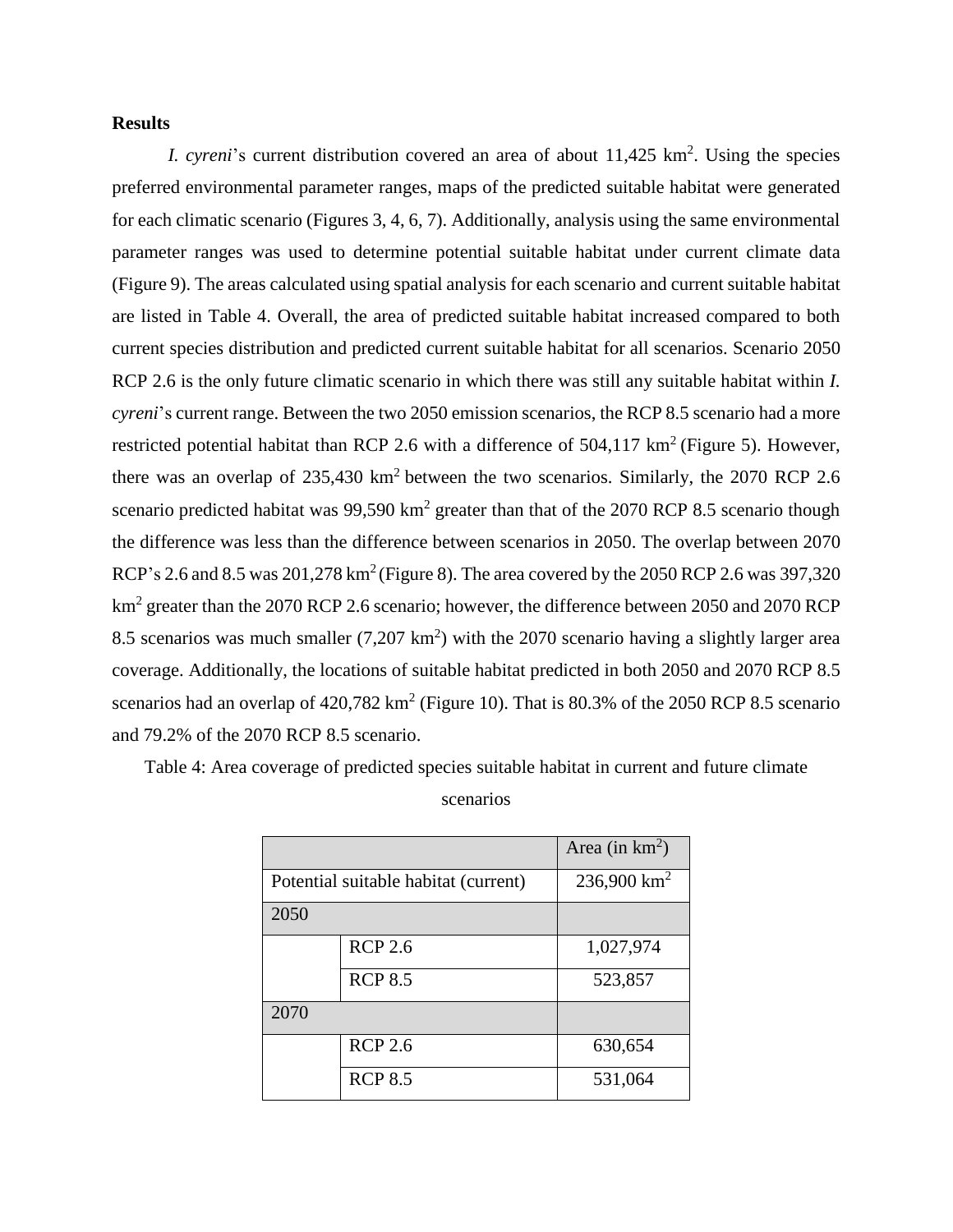To analyze how well N2k might protect *I. cyreni*'s habitat, N2k coverage was calculated for each climate scenario (Table 5). Originally, N2k covered 8,107 km<sup>2</sup> of *I. cyreni*'s current distribution which is about 71%. The percent coverage by N2k of the predicted suitable habitat was also calculated in Table 5 by dividing the N2k coverage by the areas listed in Table 4. N2k had poor coverage of the potential current suitable habitat with only 25.7% coverage. Between both 2050 and 2070 scenarios, there was better coverage in the RCP 2.6 scenarios with 88.7% in 2050 and 57.2% in 2070. Similarly, the RCP 8.5 had a better habitat coverage for both years with 38.1% in 2050 and 19.4% in 2070. For both RCP's 2.6 and 8.5, 2070 climate scenario had a lower suitable habitat coverage by N2k. Overall, the coverage of N2k decreased for future climatic scenarios compared to an original 71% coverage of original *I. cyreni*'s distribution with the exception of 2050 RCP 2.6.

Table 5: Area overlap between Natura 2000 sites and predicted species distribution in future climate scenarios

|      |                                      | Area (in $km^2$ ) | Percentage of predicted |
|------|--------------------------------------|-------------------|-------------------------|
|      |                                      |                   | suitable habitat        |
|      | Potential suitable habitat (current) | 61,084            | 25.8%                   |
| 2050 |                                      |                   |                         |
|      | <b>RCP 2.6</b>                       | 911,948           | 88.7%                   |
|      | <b>RCP 8.5</b>                       | 199,481           | 38.1%                   |
| 2070 |                                      |                   |                         |
|      | <b>RCP 2.6</b>                       | 360,785           | 57.2%                   |
|      | <b>RCP 8.5</b>                       | 102,939           | 19.4%                   |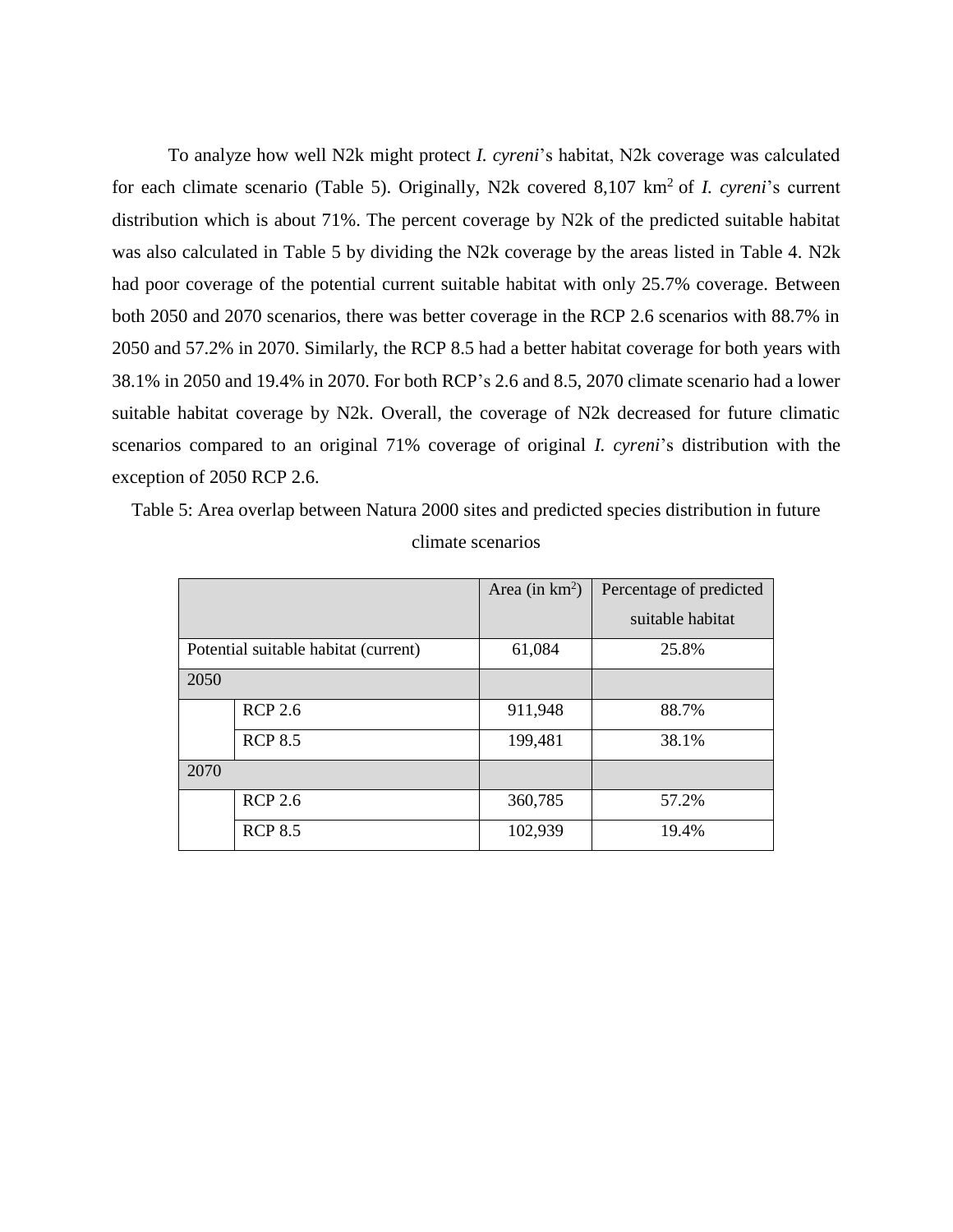

Figure 3: Predicted suitable habitat for *I. cyreni* in 2050 RCP 2.6 scenario



Figure 4: Predicted suitable habitat for *I. cyreni* in 2050 RCP 8.5 scenario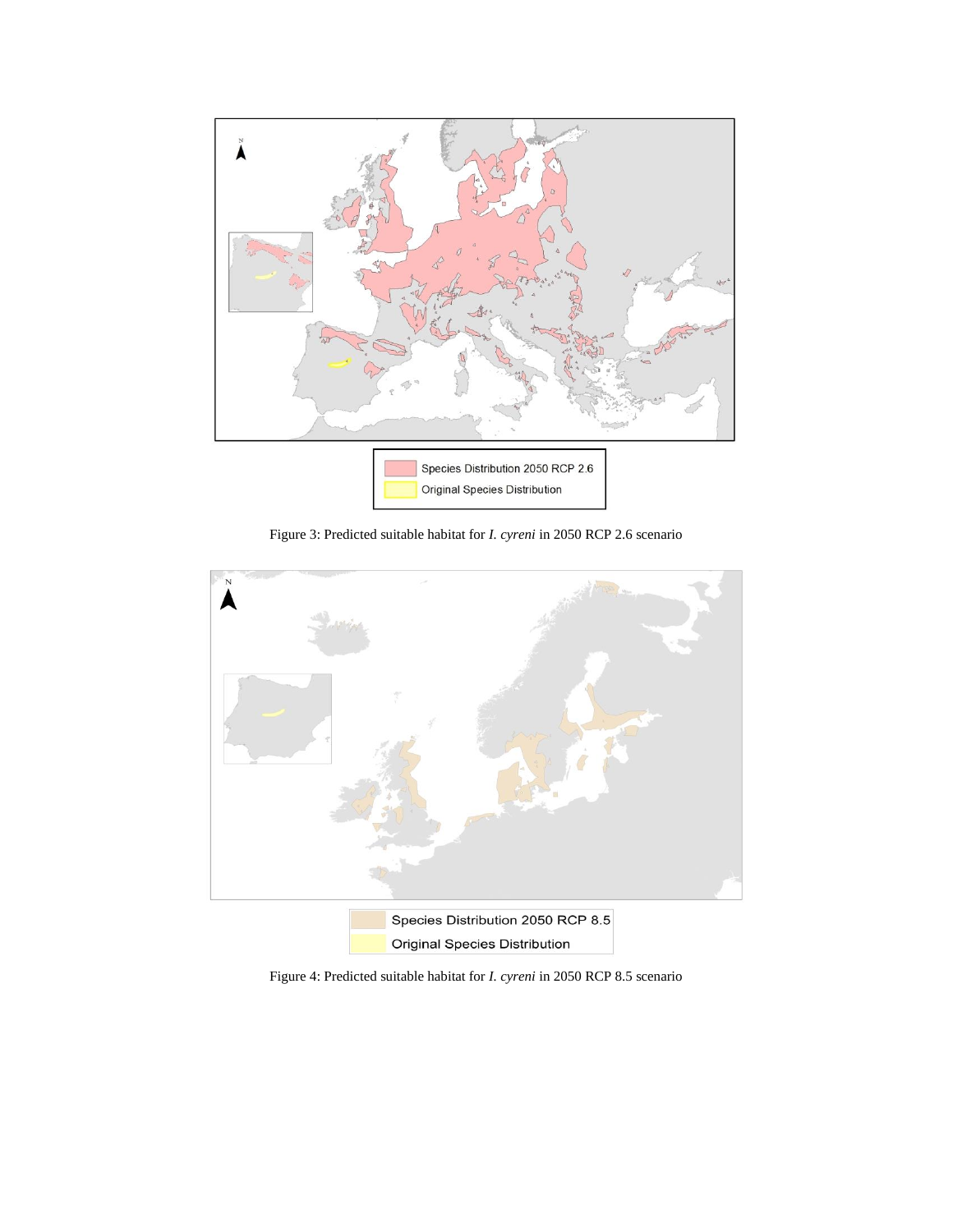

Figure 5: Comparison of predicted suitable habitat for *I. cyreni* in 2050 scenarios (RCP 2.6 and 8.5)



Figure 6: Predicted suitable habitat for *I. cyreni* in 2070 RCP 2.6 scenario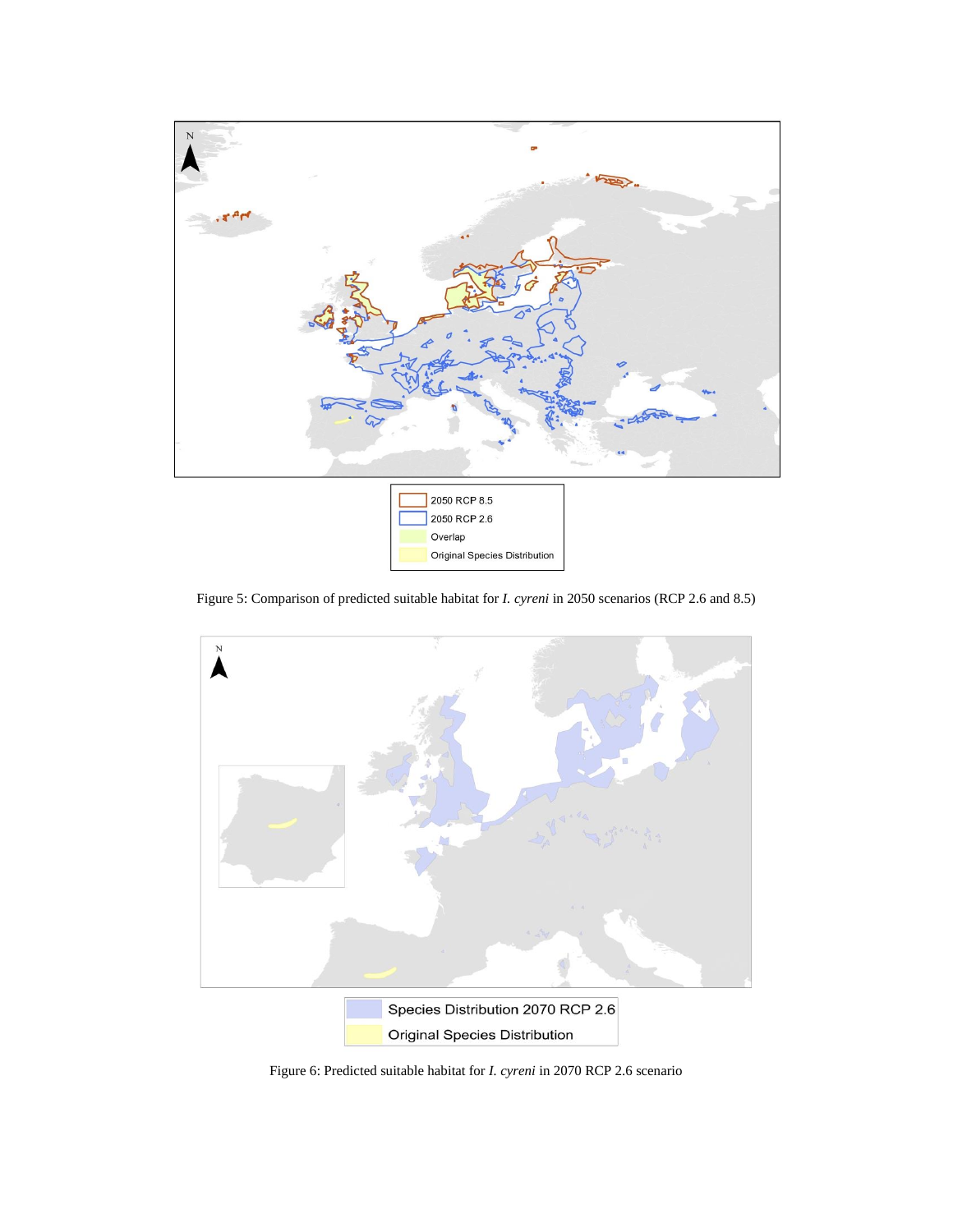

Figure 7: Predicted suitable habitat for *I. cyreni* in 2050 RCP 8.5 scenario



Figure 8: Comparison of predicted suitable habitat for *I. cyreni* in 2070 scenarios (RCP 2.6 and 8.5)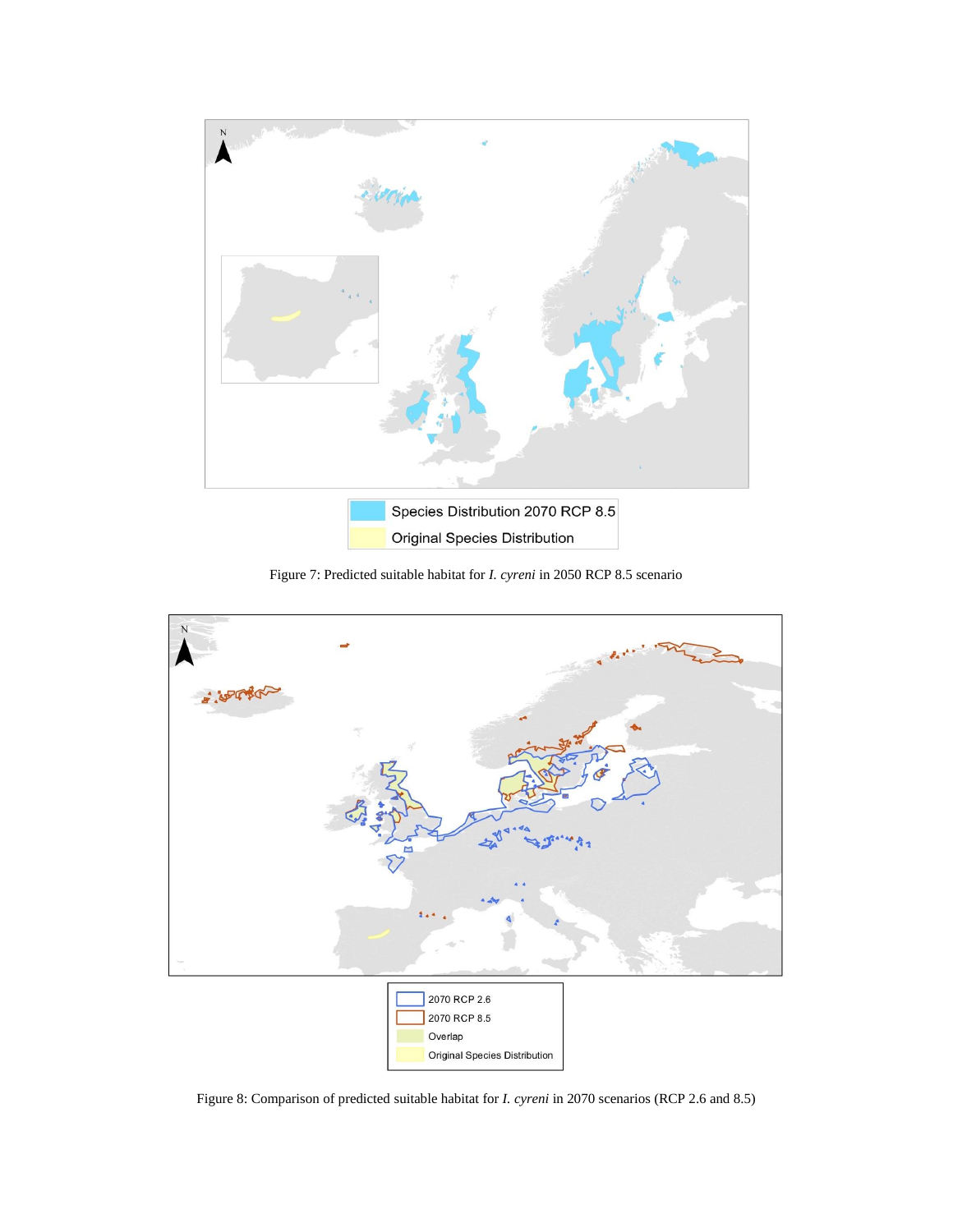

Figure 9: Potential suitable habitat for *I. cyreni* in current climate using preferred climate parameters.



Figure 10: Comparison of predicted suitable habitat for *I. cyreni* in 2070 scenarios (RCP 2.6 and 8.5)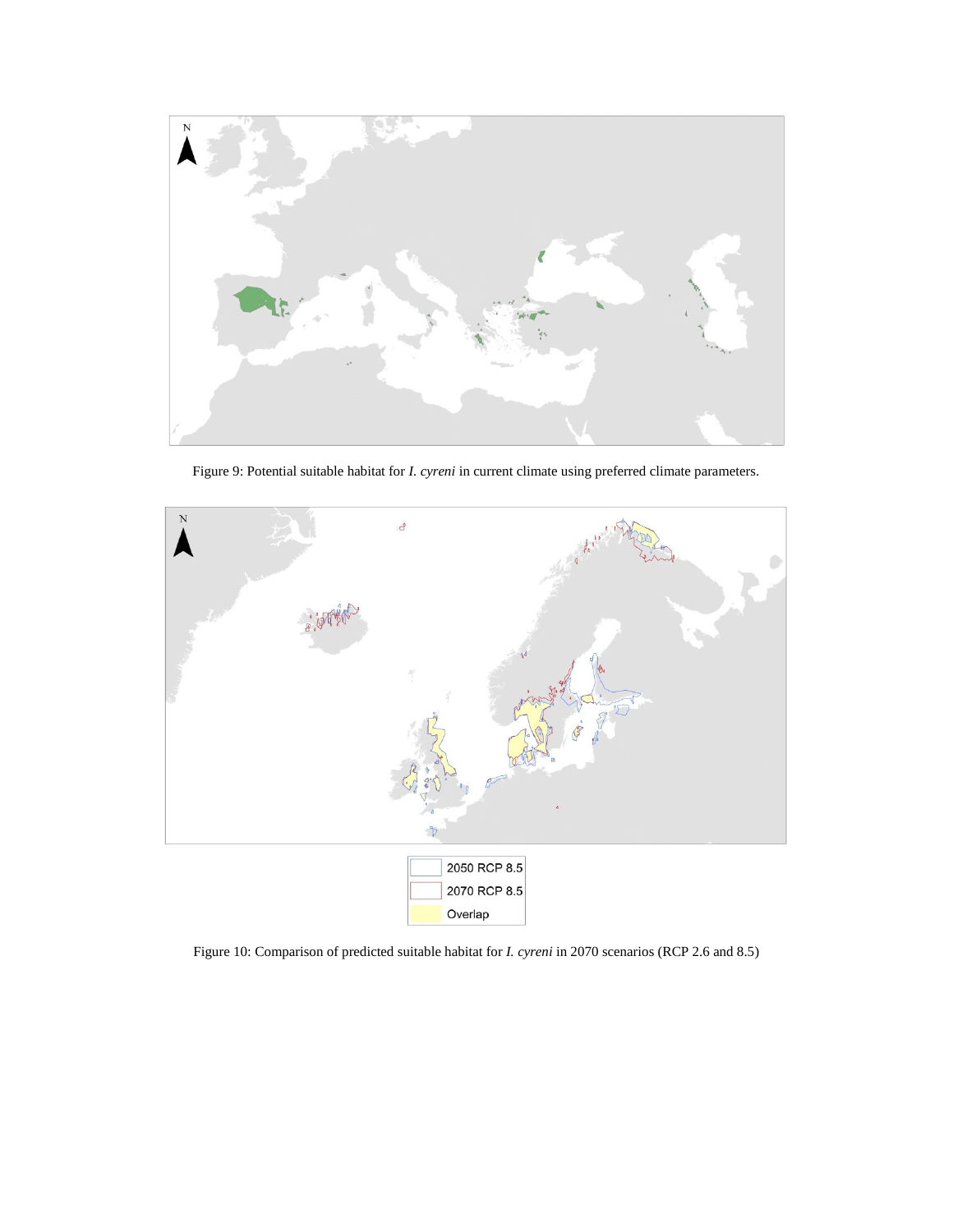## **Discussion**

The Iberian Peninsula is predicted to undergo rapid and extreme climate change with risks of drought and high temperatures (Carvalho et al., 2010; Ortega et al., 2016). Combined with intermediate mobility and habitat loss or land use change, climate change is expected to dramatically effect reptiles, especially those with restricted ranges such as *I. cyreni* (Guisan & Hofer, 2003; Le Galliard et al., 2012). Using SDM and a bioclimatic envelope approach, the suitable habitat for *I. cyreni* was predicted for future climatic scenarios and the percent coverage by Natura 2000 was calculated. In general, species distribution and habitat is predicted to contract for most species in SDM future climate analyses; however, models for reptile species have found mixed results (Carvalho et al., 2010). In this analysis there was an increase in suitable habitat both compared to the original species distribution area and the modelled current suitable habitat. Previous studies have shown that ectotherms benefit from warming temperatures (Araújo & Guisan, 2006; Le Galliard et al., 2012). Under the assumption of unlimited dispersal, it isn't surprising that *I. cyreni* would us benefit from warming temperatures. Although *I. cyreni* could adapt to increased temperature through evolutionary and behavioral mechanisms (Le Galliard et al., 2012), precipitation did limit its range. The Iberian Peninsula is predicted to experience drier conditions and drought which may explain the lack of modelled suitable habitat in *I. cyreni*'s current range in most scenarios especially in the higher emission scenarios (RCP 8.5). It is also interesting to note that the suitable habitat calculated using current climate change had a larger area than the IUCN current range. Fragmentation and habitat loss or perhaps unaccounted biotic interactions may account for the restricted range of the true species distribution. The increased suitable habitat may bode well for *I. cyreni*, but when coupled with other non-climatic factors – fragmentation, habitat degradation, human encroachment – this species is likely still threatened by climate change.

According to Carvalho et al. (2010), the next decade is critical for the survival of reptiles under climate change conditions which may explain why both 2050 and 2070 RCP 2.6 scenarios predicted a larger area of suitable habitat than the RCP 8.5 scenarios. In the RCP 2.6 scenario, emissions begin to drop after 2010-2020 (Meinshausen et al., 2011). The RCP 2.6 scenarios may have larger suitable habitat due to less extreme changes in temperature and precipitation. Conversely, RCP 8.5 scenarios had smaller areas of suitable habitat due to more extreme increases in environmental parameters. It is possible 2050 and 2070 RCP 8.5 scenarios had similar areas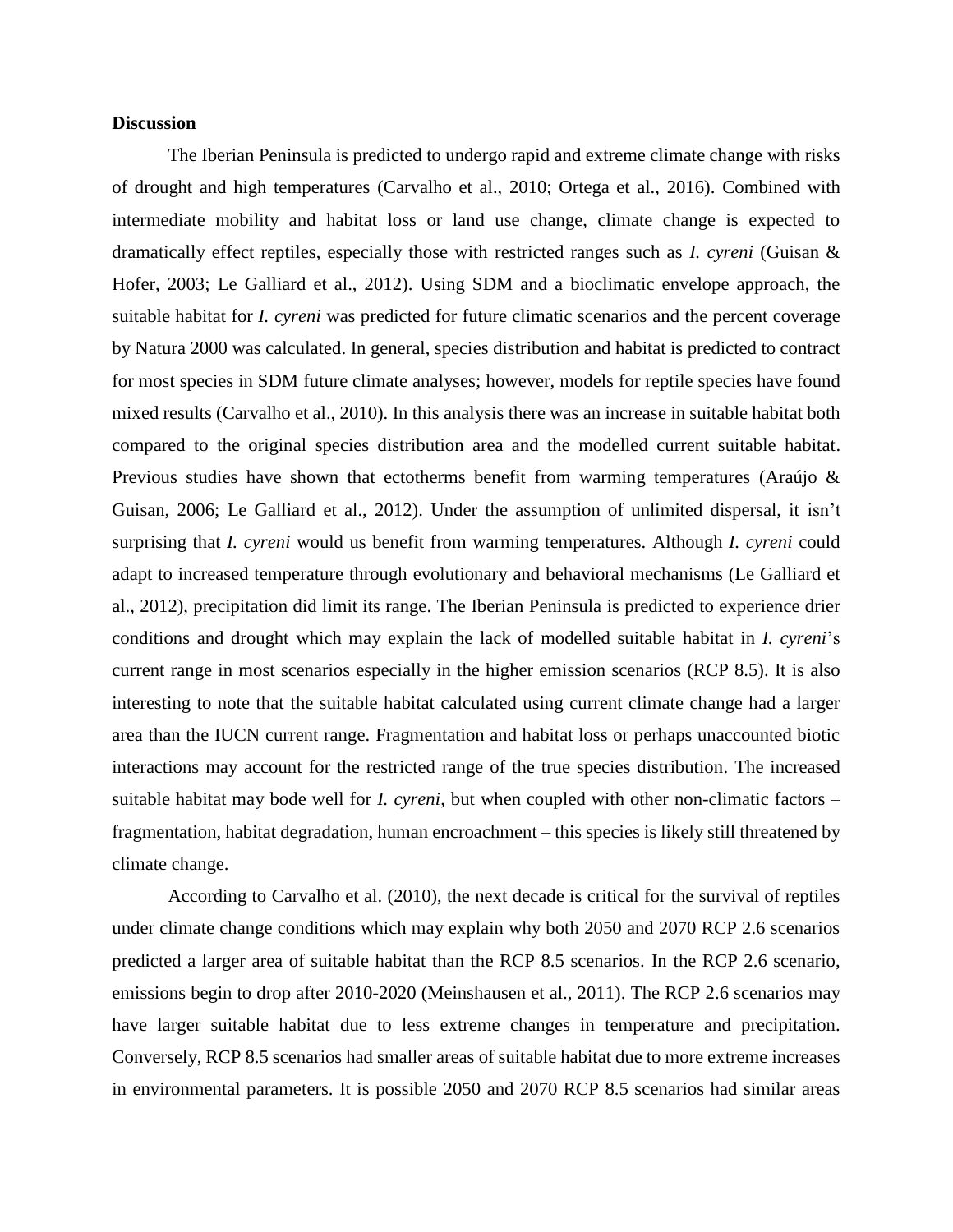(Figure 10) because factors such drought and temperature limit but don't vary largely between years. Although these maps may be good estimates, they lack important information including dispersal abilities. Additionally, restricting parameters push results toward the upper and lower ends of suitable habitat which may not be representative of actual distribution as species tend to be more densely found closer to mean preferred environmental parameter values (Austin & Gaywood, 1994; Wilfried Thuiller, Brotons, Araujo, & Lavorel, 2004).

The overall loss of coverage by N2k implied that climate change may severely impact our conservation efforts. N2k, like many other protected area systems, may be insufficient at protecting future habitat. Though N2k currently has full representation of species listed in the Habitats Directive (i.e. *I. cyreni*) (Araújo et al., 2011; Trochet & Schmeller, 2013), the range coverage is less impressive (Kukkala et al., 2016; Maiorano et al., 2015). N2k only covers about 33.6% of the total vertebrate directive species' ranges, but if sites were optimally selected could cover up to 60.3% (Kukkala et al., 2016). According to Araújo et al. (2011), N2k is not any more effective at retaining climate suitability for species than non-protected areas and most vertebrates and plants in Europe are expected to lose suitable climate within protected areas. Several studies point to the small size and dysconnectivity of sites as the main reasons for its ineffectiveness (Davis et al. , 2014; Halpin, 1997; Lawton et al., 2010). Small sites can have edge effects, which are especially harmful to reptiles (Martino, 2001). Creation of buffer zones could reduce edge effects, prevent encroachment of destructive human activity, and better connect N2k sites (Barzetti, 1993; Martino, 2001; Shafer, 1998). Connectivity of sites is also important to allow species to move in response to climate change (Henle et al., 2008; Sinervo et al., 2010). N2k's connectedness varies with some being less connected than the average protected area site in Europe (Mazaris et al., 2013).Thus, N2k site connectivity, size, and placement need to be reexamined for the N2k system to become more efficient at protecting species in the future.

Although SDM for future climate scenarios may be useful approximations of suitable habitat for planning reintroductions or relocating reserves (Thuiller et al., 2004), the models have many assumptions which lead to uncertainty in results. First, climatic SDM assume that climate data is complete and accurate. Because climatic data cannot be measured at all locations across the globe, missing data is extrapolated using models which leads to uncertainty. Additionally, predicting future climate data also has several assumptions and uncertainties. For example, the RCP 8.5 scenarios are based on high population, moderate technology innovation, and little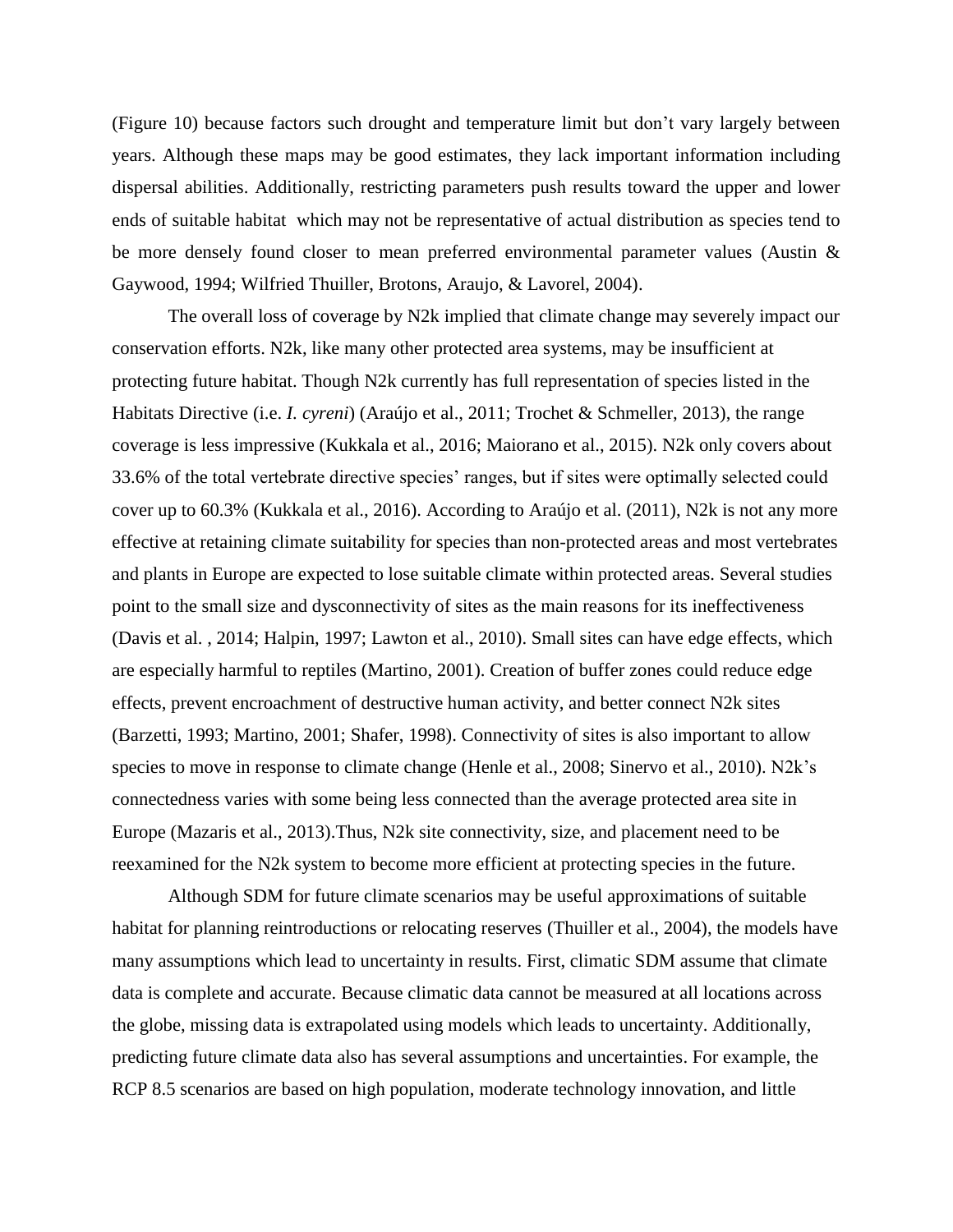energy use improvements, yet these are calculated using a less than perfect methodology (Riahi et al., 2011). Improvements are necessary to better predict variables such as air pollution, land use, and land use change to incorporate in models (Riahi et al., 2011). Species range maps and polygons used in this project are another source of uncertainty. These range maps are usually created at least in part using museum and natural history collections (Graham, 2001; Ponder, Carter, Flemons, & Chapman, 2001) which can be incomplete or biased. Because range maps are created using presence and absence data (Maréchaux, Rodrigues, & Charpentier, 2017), sampling methodologies using in collecting current data on the species may also influence the polygons. However, because of limited resources, money and time, certain areas of known population habitation may be targeted in field sampling which can skew results (Corsi et al., 2000). Maps created from current point and historical presence data are then generalized to make a polygon which function more as a 'extent of occurrence' (Gaston & Fuller, 2009). Species distribution polygons are also subject to errors of omission (Rodrigues, Akacakaya, et al., 2004; Rondinini, Wilson, Boitani, Grantham, & Possingham, 2006) and especially commission (Hurlbert & Jetz, 2007; Rodrigues, Andelman, et al., 2004). In addition, range maps do not consider abundance or density of species and therefore assume all areas within the range map are equally important to the species and for its conservation which is rarely the case (Maréchaux et al., 2017). Thus, range maps of current species distribution should only be used to infer ranges at coarsest levels with a critical eye and caution (Hurlbert & Jetz, 2007; Loiselle et al., 2003). Due to these uncertainties, results from this project need to be interpreted conservatively.

Though holistically, it is possible for climate-only based models such as the one used in this project to make broad predictions of the impact of climate change for species where climate is a driving factor (Beerling, Huntley, & Bailey, 1995), it disregards several potentially important biotic parameters that could influence habitat distribution. For instance, vegetation and topography may play a role in predicting suitable habitat especially in the Iberian Peninsula where vegetation is threatened and will likely undergo major species losses. Vegetation loss is expected to have negative synergistic effects on amphibians and reptiles in the region (Carvalho et al., 2010). Similarly, organisms (i.e. *I. cyreni*) residing in higher altitude and rock environments may be influenced more by factors such as nutrient availability, water flows, refuges, or solar radiation on a finer scale (Guisan & Hofer, 2003). Other biotic interactions such as competition and predation (Guisan & Thuiller, 2005; Richard G. Pearson & Dawson, 2003),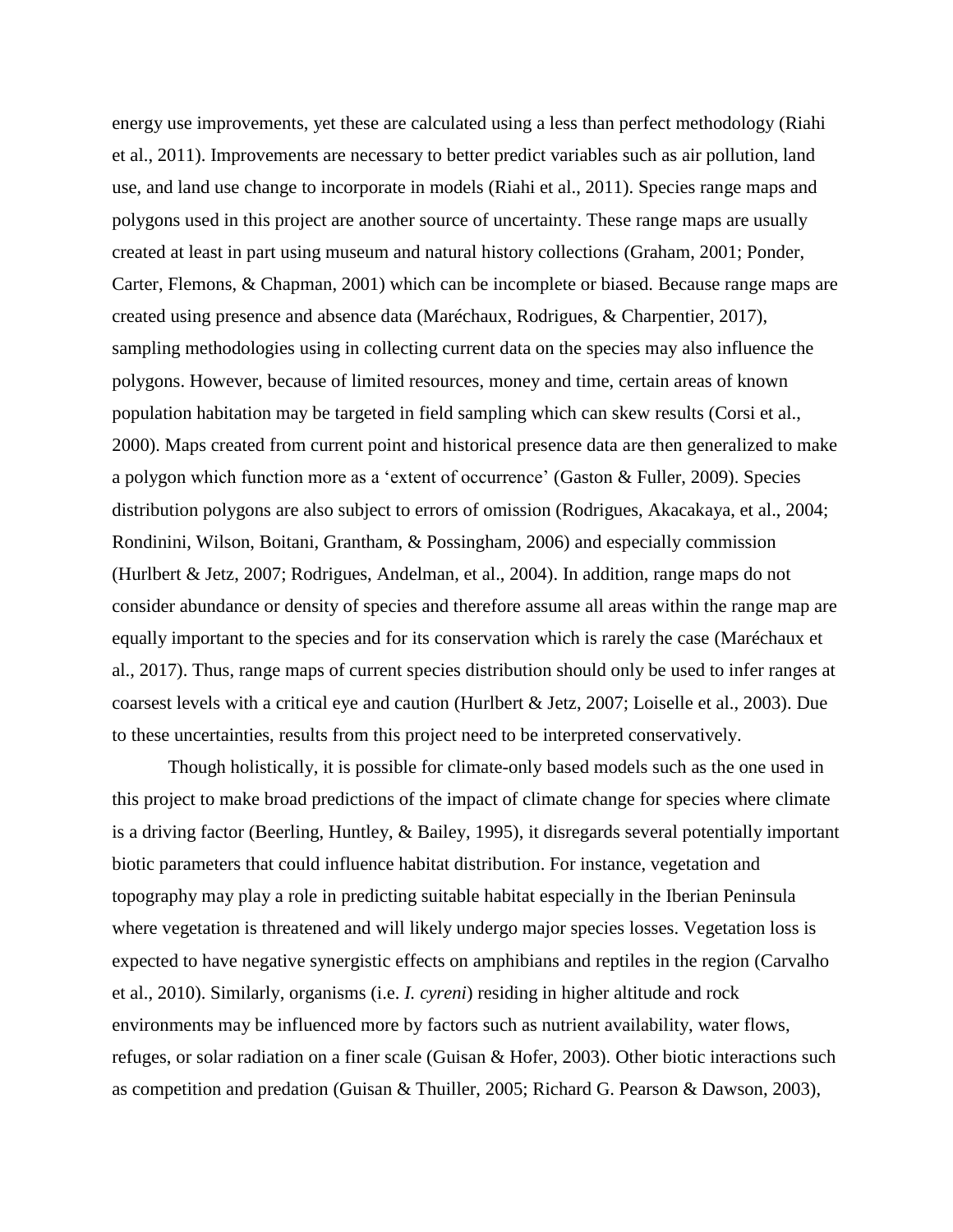population dynamics (Peng, 2000), soil type (Pearson & Dawson, 2003), species ability to adapt (Elith & Leathwick, 2009), and physiology (Kearney & Porter, 2004) may also influence the distribution of species. Dispersal is another important aspect to consider when determining which suitable habitats may actually be inhabited by the species in future (A. J. Davis, Jenkinson, Lawton, Shorrocks, & Wood, 1998).Though this project's model does not include dispersal in its models, several SDM studies have begun to incorporate this factor. However, dispersal ability is unknown in several species including I*. cyreni*, and thus becomes difficult to model (Le Galliard et al., 2012). One approach is to model suitable habitat or species distributions using two extremes, zero or unlimited dispersal ability, to give the minimum and maximum ranges (Guisan & Thuiller, 2005). Others have tried modelling habitat fragmentation and dispersal events to better predict future species distribution (Iverson, Schwartz, & Prasad, 2004; Schwartz, Iverson, & Prasad, 2001). Therefore, models can be improved by including several of these factors and how those factors will change in future climates as well (Elith & Leathwick, 2009).

Additionally, SDM predictions can be improved by comparing several models and statistical calculations. Several new mutli-approach modelling techniques for species predictions have been developed including BIOdiveristy MODelling (BIOMOD) and Spatial Evaluator of Climate Impacts on the Envelope of Species (SPECIES) model. BIOMOD computes 4 modelling techniques for each species distribution prediction including: Generalized Linear Models (GLM), Generalized Additive Models (GAM), Classification and Regression Tree analysis (CART) and Artificial Neural Networks (ANN) (Thuiller, 2003). SPECIES uses ANN to create the bioclimatic envelope using observed species distributions and environmental variables (climate, soil type, etc.) while incorporating physiology to give a mechanistic basis as well (R. G. Pearson, Dawson, Berry, & Harrison, 2002). It is important to choose the model that best represents the species. Testing against historical data can be a good method to validate methods and determine which most accurately predicts for the specific species (Raxworthy et al., 2003). Using several methods prevents reliance on limited parameters and statistical analyses, however, models should still be interpreted with caution.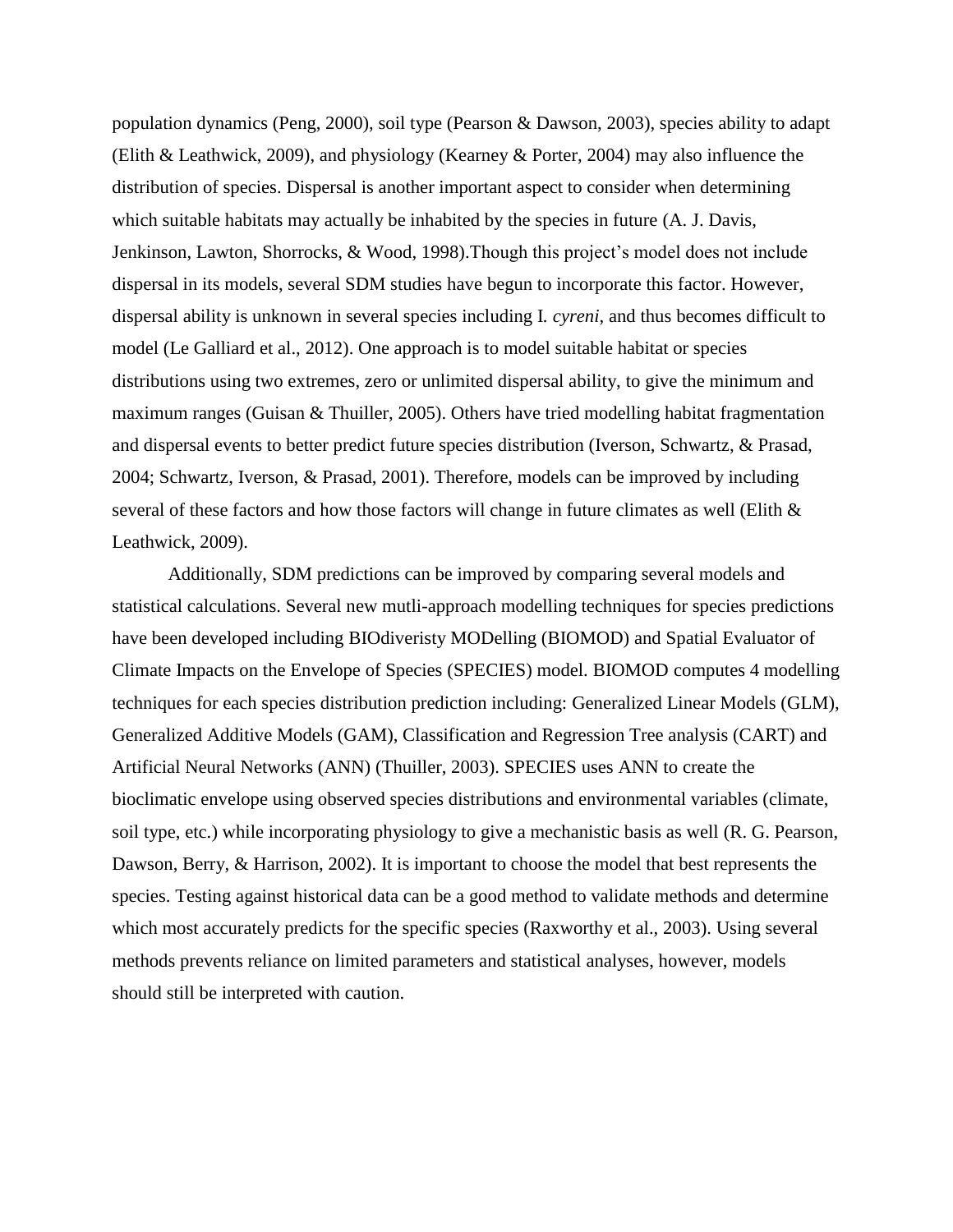## **Conclusion**

Changes in species distribution and suitable habitat will likely to be affected by climate change. The carpetane rock lizard, in particular, is predicted to be especially vulnerable to changes in temperature and precipitation expected in the Iberian Peninsula. This project found an overall increase in suitable habitat in future climates both in the "worst case" (RCP 8.5) and "best case" (RCP 2.6) scenarios. Though suitable habitat may increase, actual distribution will be impacted by other factors including dispersal which would limit its extent. The climatic model used also assumes the five temperature and precipitation variables chosen are the only factors determining *I. cyreni*'s suitable habitat and disregards biotic interactions. Ultimately, how much and which parts of predicted suitable habitat may actually be inhabited by *I. cyreni* in the future depends on its resilience, adaptive ability, and behavioral or physiological plasticity. In addition, this project found a decrease in Natura 2000 coverage which implies that N2k will not be effective at protecting future suitable habitat at least for this species. Policy makers need to focus on site management, creating larger and more connected sites, to increase the network's resilience against climate change. Moreover, SDM has many limits and conservationists should attempt to compare several models and statistical analyses to develop the most accurate prediction. Regardless, climate-based SDM can provide useful generalizations of habitat and distribution which can be used in conservation planning and species protection.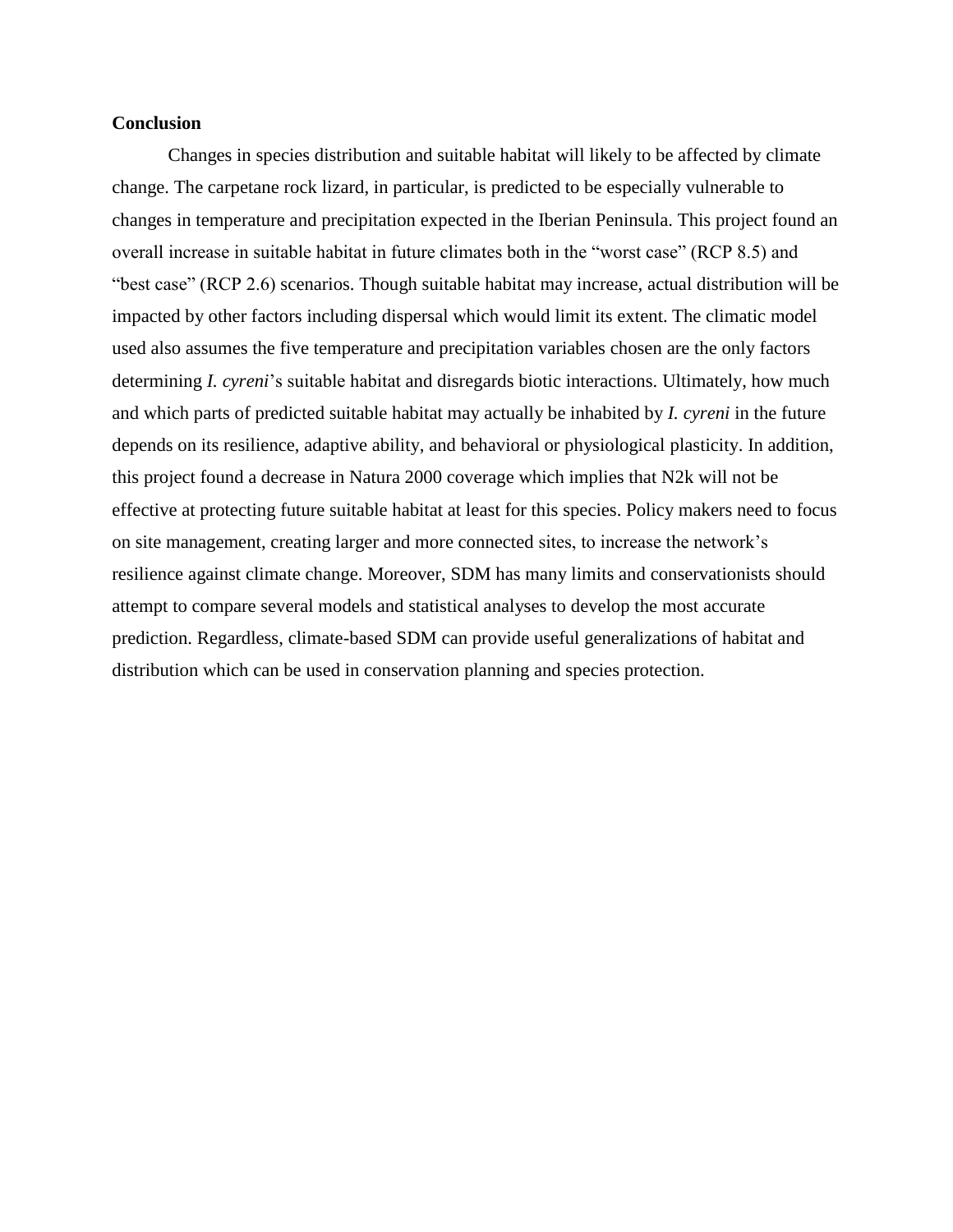### References

- Aguado, S., & Braña, F. (2014). Thermoregulation in a cold-adapted species (Cyren's Rock Lizard, Iberolacerta cyreni ): influence of thermal environment and associated costs. *Canadian Journal of Zoology*, *92*, 955–964. https://doi.org/10.1139/cjz-2014-0096
- Araújo, M. B., Alagador, D., Cabeza, M., Nogués-Bravo, D., & Thuiller, W. (2011). Climate change threatens European conservation areas. *Ecology Letters*, *14*(5), 484–492. https://doi.org/10.1111/j.1461-0248.2011.01610.x
- Araújo, M. B., & Guisan, A. (2006). Five (or so) challenges for species distribution modelling. *Journal of Biogeography*, *33*(10), 1677–1688. https://doi.org/10.1111/j.1365- 2699.2006.01584.x
- Austin, M. P., & Gaywood, M. J. (1994). Current problems of environmental gradients and species response curves in relation to continuum theory. *Journal of Vegetation Science*, *5*(4), 473–482.
- Barzetti, V. (1993). *Parques y progreso: Areas protegidas y desarrollo económico en America Latina y el Caribe*. Washington, DC.
- Beerling, D. J., Huntley, B., & Bailey, J. P. (1995). Climate and the distribution of Fallopia japonica: use of an introduced species to test the predictive capacity of response surfaces on JSTOR. *Journal of Vegetation Science*, *6*(2), 269–282. Retrieved from http://www.jstor.org/stable/3236222?seq=1#page\_scan\_tab\_contents
- Carey, C., & Alexander, M. A. (2003). Climate change and amphibian declines: is there a link? *Diversity and Distributions*, *9*(2), 111–121. https://doi.org/10.1046/j.1472- 4642.2003.00011.x
- Carvalho, S. B., Brito, J. C., Crespo, E. J., & Possingham, H. (2010). From climate change predictions to actions – conserving vulnerable animal groups in hotspots at a regional scale. *Global Change Biology*, *16*, 3257.
- Corsi, F., de Leeuw, J., & Skidmore, A. K. (2000). Modeling Species Distribution with GIS. In M. C. Pearl (Ed.), *Research Techniques in Animal Ecology* (pp. 389–413). New York: Columbia University Press. https://doi.org/10.2307/3803113
- Cox, N. a., & Temple, H. J. (2009). *European red list of reptiles*. *Office for Official Publications of the European Communities, Luxembourg*. https://doi.org/10.2779/091372
- Davis, A. J., Jenkinson, L. S., Lawton, J. H., Shorrocks, B., & Wood, S. (1998). Making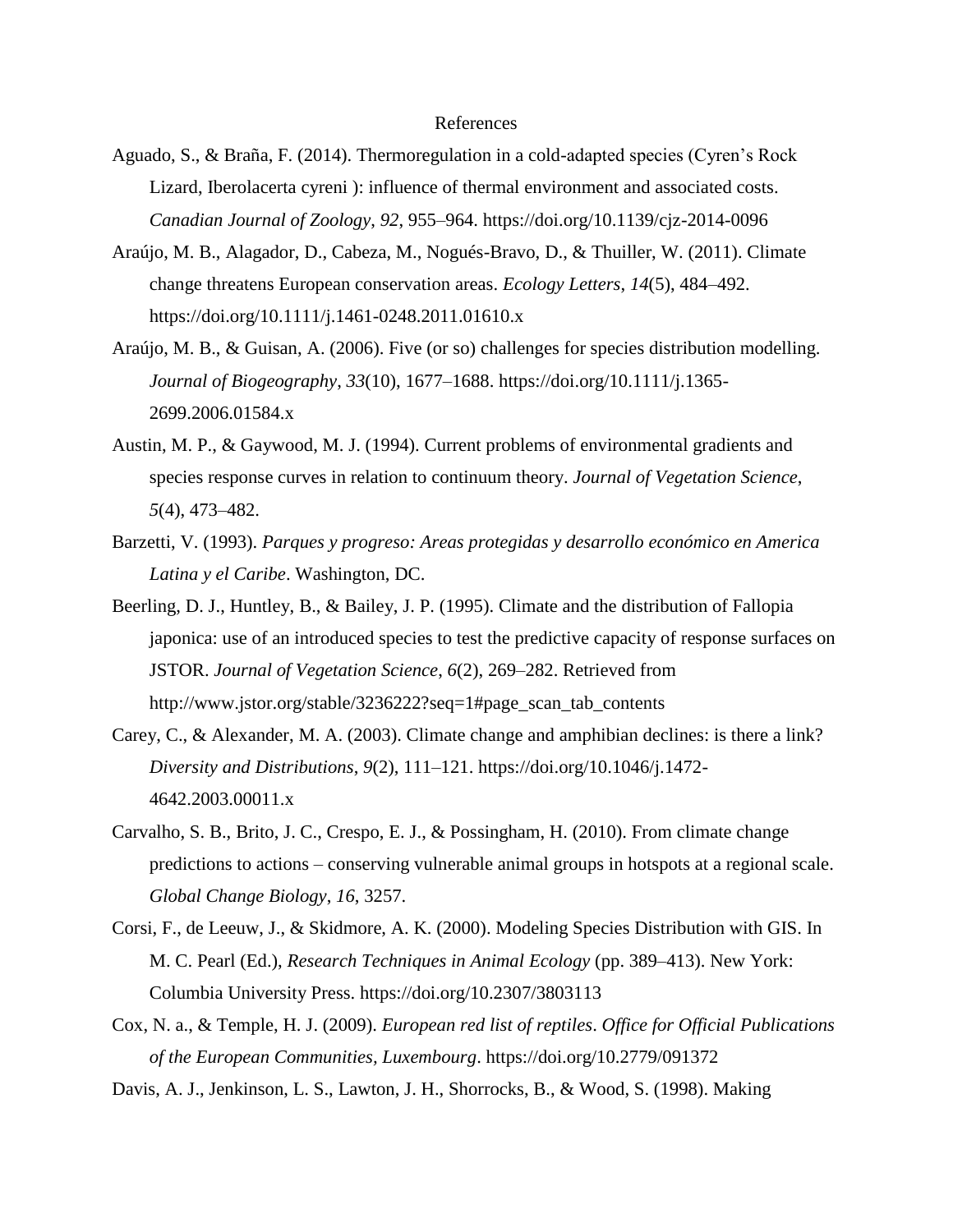mistakes when predicting shifts in species range in response to global warming. *Nature*, *391*(6669), 783–786. https://doi.org/10.1038/35842

- Davis, M., Naumann, S., McFarland, K., Graf, A., & Evans, D. (2014). The ecological effectiveness of the Natura 2000 Network. *ETC/BD Report*, (November 2014), 30. https://doi.org/10.13140/RG.2.1.4358.9288
- Elith, J., & Leathwick, J. R. (2009). Species distribution models: ecological explanation and prediction across space and time. *Annual Review of Ecology, Evolution, and Systematics*, *40*, 677–697. https://doi.org/10.1146/annurev.ecolsys.110308.120159

European Commission. (2017). Natura 2000. Retrieved April 6, 2018, from https://www.rijksoverheid.nl/onderwerpen/natuur-en-biodiversiteit/natura-2000

- Gaston, K. J., & Fuller, R. A. (2009). The sizes of species' geographic ranges. *Journal of Applied Ecology*, *46*(1), 1–9. https://doi.org/10.1111/j.1365-2664.2008.01596.x
- Gibbon, J. W., Scott, D. E., Ryan, T. J., Buhlmann, K. a., Tuberville, T. D., Metts, B. S., … Winne, C. T. (2000). The global decline of reptiles, déjà vu amphibians. *BioScience*, *50*(8), 653–666. https://doi.org/10.1641/0006-3568(2000)050[0653:TGDORD]2.0.CO;2
- Gibbons, J. W., Scott, D. E., Ryan, T. J., Buhlmann, K. A., Tuberville, Tr. D., Metts, B. S., … Winne, C. T. (2000). The global decline of reptiles , déjà vu amphibians. *BioScience*, *50*(8), 653–666. https://doi.org/10.1641/0006-3568(2000)050[0653:TGDORD]2.0.C
- Graham, C. H. (2001). Society for conservation biology factors influencing movement patterns of Keel-Billed youcans in a fragmented tropical landscape southern Mexico. *Society for Conservation Biology*, *15*(6), 1789–1798.
- Guisan, A., & Hofer, U. (2003). Predicting reptile distributions at the mesoscale: relation to climate and topography. *Journal of Biogeography*, *30*(8), 1233–1243. https://doi.org/10.1046/j.1365-2699.2003.00914.x
- Guisan, A., & Thuiller, W. (2005). Predicting species distribution: offering more than simple habitat models. *Ecology Letters*, *8*(9), 993–1009. https://doi.org/10.1111/j.1461- 0248.2005.00792.x
- Halpin, P. N. (1997). Global climate change and natural-area protection: management responses and research directions. *Ecological Applications*, *7*(3), 828–843.
- Henle, K., Dick, D., Harpke, A., Kuhn, I., Schweiger, O., & Settele, J. (2008). Climate change impacts on european amphibians and reptiles. In *Convention on the Conservation of*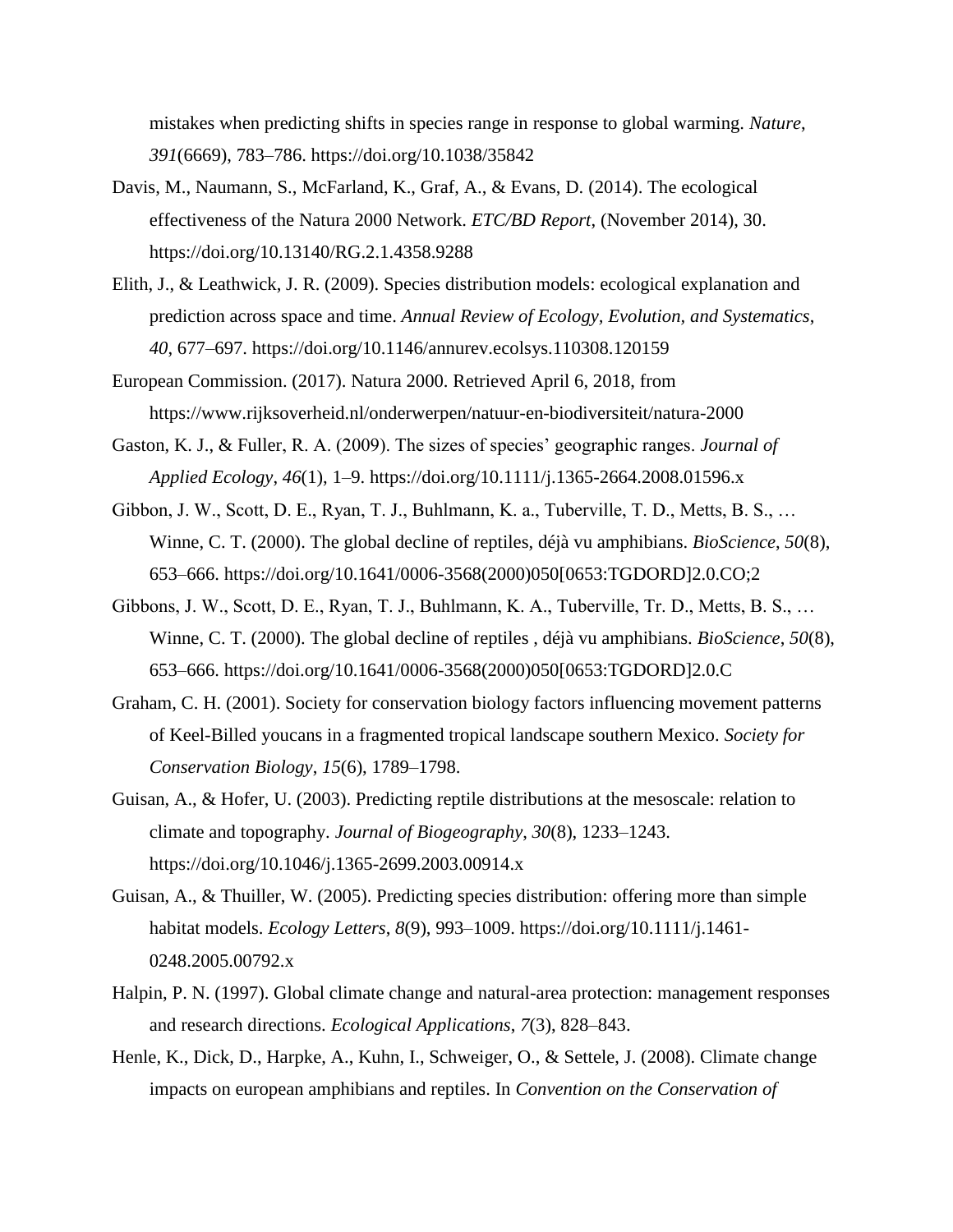*European Wildlife and Natural Habitats* (pp. 1–51).

- Henle, K., Dick, D., Harpke, A., Kuhn, I., Schweizer, O., & Settele, J. (2008). *Climate change impacts on European amphibians and reptiles*.
- Hlad, B., Miklič, M. Š., & Ogorelec, B. (2004). *Natura 2000: Final Report on the Implementation of the Communication Strategy*.
- Hurlbert, A. H., & Jetz, W. (2007). Species richness, hotspots, and the scale dependence of range maps in ecology and conservation. *Proceedings of the National Academy of Sciences*, *104*(33), 13384–13389. https://doi.org/10.1073/pnas.0704469104
- IUCN. (2017). IUCN Red List of Threatened Species. Retrieved February 10, 2018, from www.iucnredlist.org
- Iverson, L. R., Prasad, A. M., Matthews, S. N., & Peters, M. (2008). Estimating potential habitat for 134 eastern US tree species under six climate scenarios. *Forest Ecology and Management*, *254*(3), 390–406. https://doi.org/10.1016/j.foreco.2007.07.023
- Iverson, L. R., Schwartz, M. W., & Prasad, A. M. (2004). How fast and far might tree species migrate in the Eastern United States due to climate? *Global Ecology and Biogeography*, *13*(3), 209–219.
- Kati, V., Hovardas, T., Dieterich, M., Ibisch, P. L., Mihok, B., & Selva, N. (2014). The challenge of implementing the European network of protected areas Natura 2000. *Conservation Biology*, 260–270. https://doi.org/10.1111/cobi.12366
- Kearney, M., & Porter, W. P. (2004). Mapping the fundamental nich: Physiology, climate, and the distribution of a nocturanal lizard. *Ecology*, *85*(11), 3119–3131. https://doi.org/10.1890/03-0820
- Kukkala, A. S., Arponen, A., Maiorano, L., Moilanen, A., Thuiller, W., Toivonen, T., … Cabeza, M. (2016). Matches and mismatches between national and EU-wide priorities: examining the Natura 2000 network in vertebrate species conservation. *Biological Conservation*, *198*, 193–201. https://doi.org/10.1016/j.biocon.2016.04.016
- Lawton, J. H., Brotherton, P., Brown, V., Elphick, C., Fitter, A., Forshaw, J., & Haddow, R. (2010). Making space for nature: a review of england's wildlife sites and ecological network. *Defra*.
- Le Galliard, J. F., Massot, M., Baron, J.-P., & Clobert, J. (2012). Ecological effects of climate change on European reptiles. *Wildlife Conservation in a Changing Climate*, 179–203.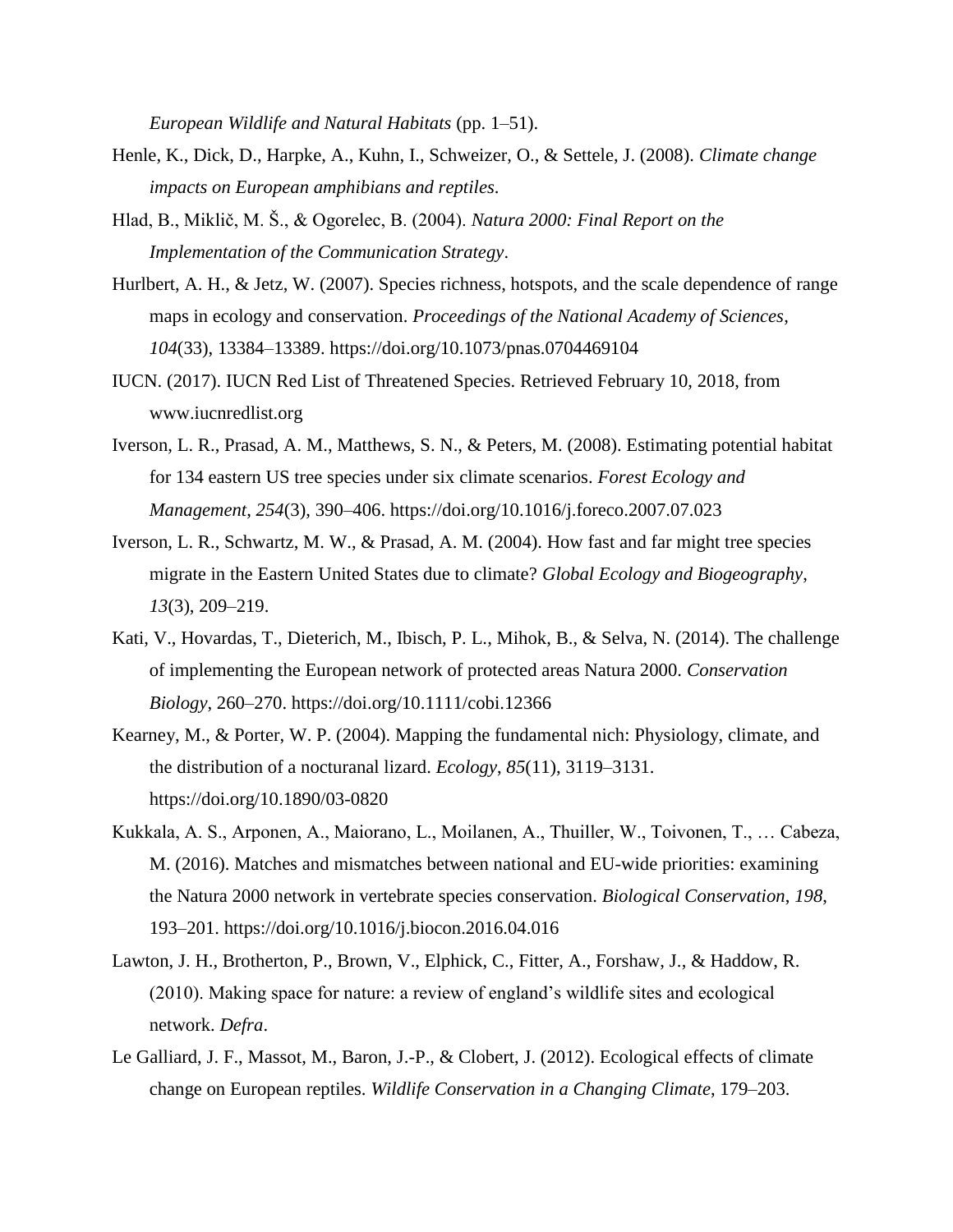https://doi.org/10.13140/RG.2.1.3523.0248

- Loiselle, B. A., Howell, C. A., Graham, C. H., Goerck, J. M., Brooks, T., Smith, K. G., & Williams, P. H. (2003). Avoiding pitfalls of using species distribution models in conservation planning. *Conservation Biology*, *17*(6), 1591–1600. https://doi.org/10.1111/j.1523-1739.2003.00233.x
- Maiorano, L., Amori, G., Montemaggiori, A., Rondinini, C., Santini, L., Saura, S., & Boitani, L. (2015). On how much biodiversity is covered in Europe by national protected areas and by the Natura 2000 network: Insights from terrestrial vertebrates. *Conservation Biology*, *29*(4), 986–995. https://doi.org/10.1111/cobi.12535
- Maréchaux, I., Rodrigues, A. S. L., & Charpentier, A. (2017). The value of coarse species range maps to inform local biodiversity conservation in a global context. *Ecography*, *40*(10), 1166–1176. https://doi.org/10.1111/ecog.02598
- Martino, D. (2001). Buffer zones around protected areas: a brief literature review. *Electronic Green Journal*, *1*(15). Retrieved from https://cloudfront.escholarship.org/dist/prd/content/qt02n4v17n/qt02n4v17n.pdf
- Mazaris, A. D., Papanikolaou, A. D., Barbet-massin, M., Kallimanis, A. S., Jiguet, F., Schmeller, D. S., & Pantis, J. D. (2013). Evaluating the connectivity of a protected areas' network under the prism of global change: the efficiency of the european natura 2000 network for four birds of prey. *PLoS ONE*, *8*(3), 1–10. https://doi.org/10.1371/journal.pone.0059640
- Meinshausen, M., Smith, S. J., Calvin, K., Daniel, J. S., Kainuma, M. L. T., Lamarque, J., … van Vuuren, D. P. P. (2011). The RCP greenhouse gas concentrations and their extensions from 1765 to 2300. *Climatic Change*, *109*(1), 213–241. https://doi.org/10.1007/s10584-011- 0156-z
- Opermanis, O., MacSharry, B., Aunins, A., & Sipkova, Z. (2012). Connectedness and connectivity of the Natura 2000 network of protected areas across country borders in the European Union. *Biological Conservation*, (153), 227–238. https://doi.org/10.1016/j.biocon.2012.04.031
- Ortega, Z., Mencía, A., & Pérez-Mellado, V. (2016). The peak of thermoregulation effectiveness: Thermal biology of the Pyrenean rock lizard, Iberolacerta bonnali (Squamata, Lacertidae). *Journal of Thermal Biology*, *56*, 77–83. https://doi.org/10.1016/j.jtherbio.2016.01.005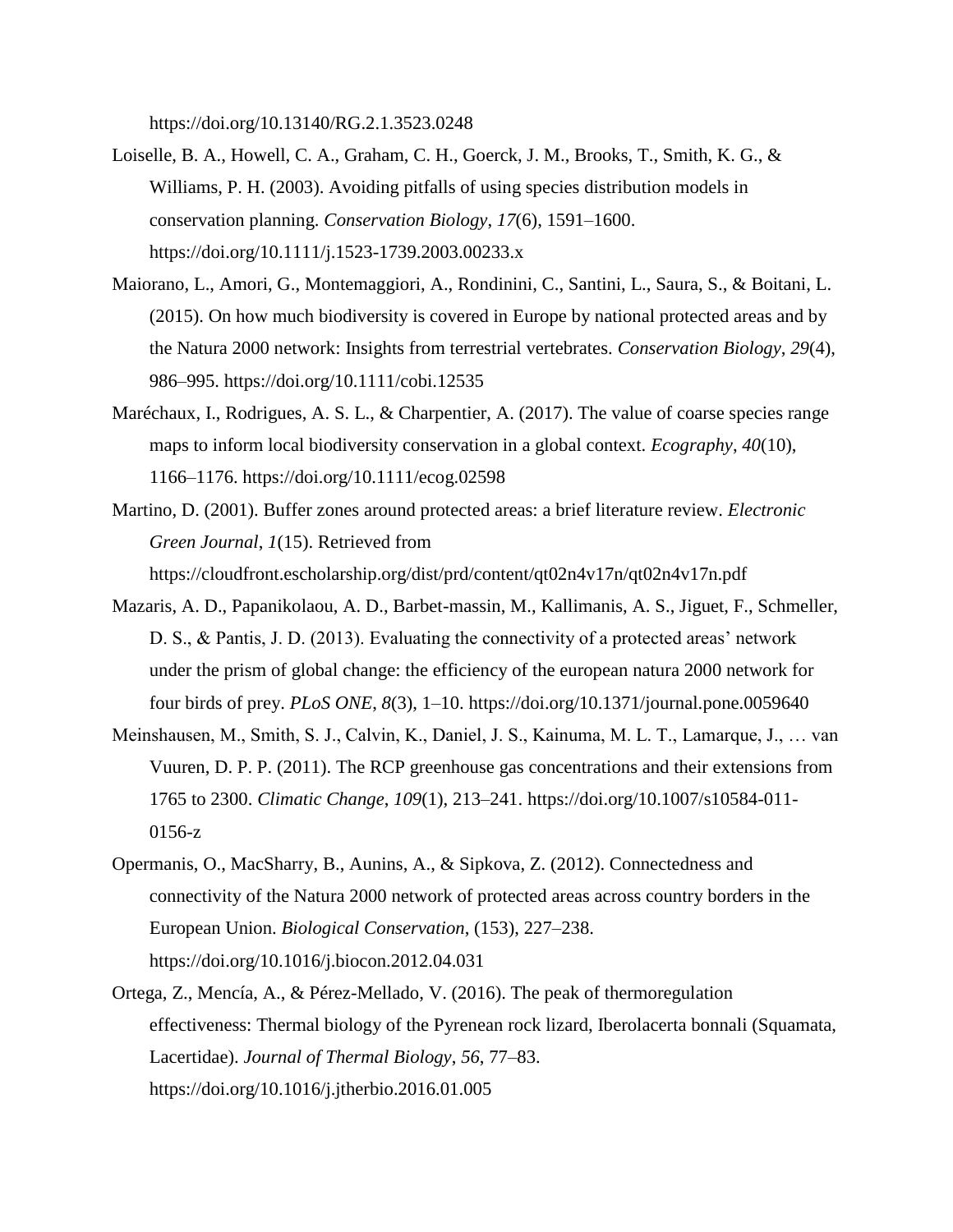- Pearson, R. G., & Dawson, T. P. (2003). Predicting the impacts of climate change on the distribution of species: are bioclimate envelope models useful? *Global Ecology and Biogeography*, *12*(5), 361–371. https://doi.org/10.1046/j.1466-822X.2003.00042.x
- Pearson, R. G., Dawson, T. P., Berry, P. M., & Harrison, P. A. (2002). SPECIES: a spatial evaluation of climate impact on the envelope of species. *Ecological Modelling*, *154*(3), 289–300. https://doi.org/10.1016/S0304-3800(02)00056-X
- Peng, C. (2000). From static biogeographical model to dynamic global vegetation model: a global perspective on modelling vegetation dynamics. *Ecological Modelling*, *135*(1), 33–54. https://doi.org/10.1016/S0304-3800(00)00348-3
- Pérez-Mellado, V., Cheylan, M., & Martínez-Solano, I. (2009). Iberolacerta cyreni. *The IUCN Red List of Threatened Species 2009*, e.T61514A12498292. https://doi.org/http://dx.doi.org/10.2305/IUCN.UK.2009.RLTS.T61514A12498292.en
- Ponder, W. F., Carter, G. A., Flemons, P., & Chapman, R. R. (2001). Evaluation of museum collection data for use in biodiversity assessment. *Conservation Biology*, *15*(3), 648–657. https://doi.org/10.1046/j.1523-1739.2001.015003648.x
- Raxworthy, C. J., Martinez-Meyer, E., Horning, N., Nussbaum, R. A., Schneider, G. E., Ortega-Huerta, M. A., & Peterson, A. T. (2003). Predicting distributions of known and unknown reptile species in Madagascar. *Nature*, *426*(6968), 837–841. https://doi.org/10.1038/nature02205
- Riahi, K., Rao, S., Krey, V., Cho, C., Chirkov, V., Fischer, G., … Rafaj, P. (2011). RCP 8.5-a scenario of comparatively high greenhouse gas emissions. *Climatic Change*, *109*(1), 33–57. https://doi.org/10.1007/s10584-011-0149-y
- Rodrigues, A. S. L., Akacakaya, R. H., Andelman, S. J., Bakarr, M. I., Boitani, L., Brooks, T. M., … YAN, X. (2004). Global gap analysis: priority regions for expanding the global protected-area network. *BioScience*, *54*(12), 1092. https://doi.org/10.1641/0006- 3568(2004)054[1092:GGAPRF]2.0.CO;2
- Rodrigues, A. S. L., Andelman, S. J., Bakar, M. I., Boitani, L., Brooks, T. M., Cowling, R. M., … 1Center. (2004). Effectiveness of the global protected area network in representing species diversity. *Nature*, *428*(April), 9–12. https://doi.org/10.1038/nature02459.1.
- Rondinini, C., Wilson, K. A., Boitani, L., Grantham, H., & Possingham, H. P. (2006). Tradeoffs of different types of species occurrence data for use in systematic conservation planning.